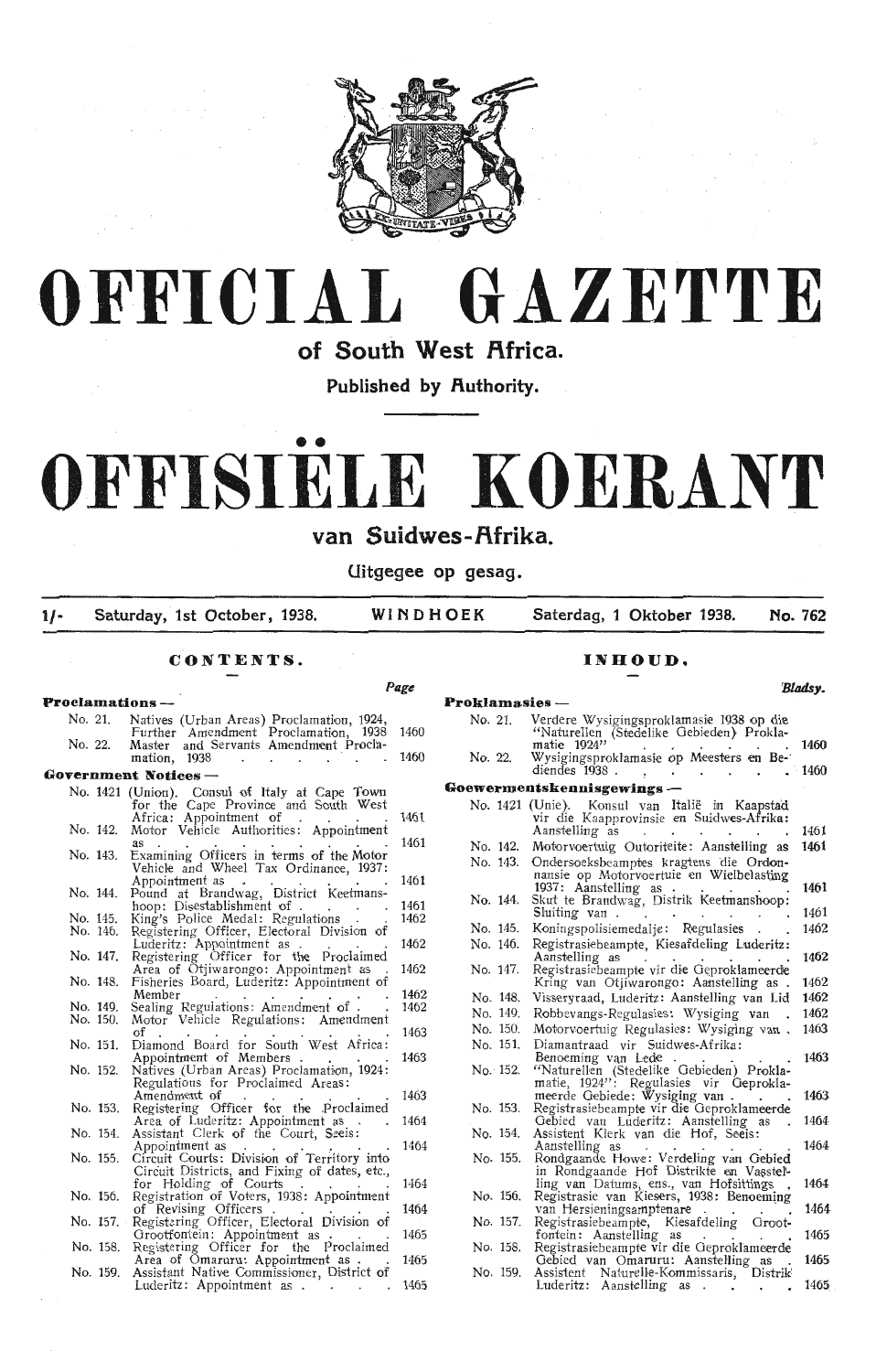No. 160. Clerks of the Court, Rehoboth and Keetmanshoop: Appointment as . . . . 1466 **General Notices**<br>No. 61. List of List of Farms under quarantine as at 10th September. 1938 . . . . . . 1466 No. 62. Company Struck off the Register . . 1466 **No.** 63. Trade Marks: Unpaid Renewal Fees for the period ending 30th September, 1938 . 1467 **No.** 64. Co-operative Company removed from the Register . . . . . . . . . 1467 **No. 65.** "Saamwerk Oostelike Koöperatiewe Land-<br>bouvereniging": Membership of . . . . . . 1467 No. 66. Deputy Sheriff, Magisterial District of Rehoboth: Appointment of . . . . 1468 **Advertisements –**<br>**Advertisements –** Estak Notices, e-tc., etc .. 1468

#### **PROCLAMATIONS**

#### **By** HIS HONOUR DAVID GIDEON CONRADIE, ADMINISTRATOR OF SOUTH WEST AFRICA.

No. 21 of 1938.]

WHEREAS it is desirable to amend the Natives (Urban Areas) Proclamation, 1924 (Proclamation No. 34 of 1924);

NOW THEREFORE, under and by virtue of the powers in me vested, I do hereby proclaim, declare and make known as follows :-

**1.** Sub-section (3) of section five of the Natives (Urban Areas) Proclamation, 1924 (Proclamation No. 34 of 1924), is hereby amended by the addition of the following further  $parag$ raph :-

"(c) Any coloured person residing in a location as provided for in terms of the foregoing paragraphs shall during such residence be considered as a native for purposes of this proclamation and any regulations issued thereunder."

2. This Proclamation shall be called the Natives (Urban Areas), Proclamation, 1924, Further Amendment Proclamation, 1938.

#### GOD SAVE THE KING.

Given under my hand and seal at Windhoek this 2nd day of September, 1938,

> D. G. CONRADIE. *Administrator.*

**No.** 22 of 1938.]

WHEREAS it is desirable to amend the law relating *to*  the regulation of the relative rights and duties of masters, servants and apprentices in the Territory;

NOW THEREFORE, under and by virtue of the powers **in me vested, I do hereby proclaim, declare and make known as <b>follows**:—

**1. Section** *forty-five* of the Master and Servants Procla**mation, 1920** (Proclamation No. 34 of 1920), hereinafter called "the Principal Proclamation", is hereby amended by the deletion of the proviso thereto.

2. Section *seventy* of the Principal Proclamation is hereby amended (1) by the addition of the following proviso at the end thereof:-

> "And provided further that the provisions of this<br>section shall only apply in regard to accused parties and witnesses available within that portion of the Territory which is situated south of the Police Zone, as defined in the Prohibited Areas Proclamation, 1928 (Proclamation No. 26 of 1928)."

(2) by the addition of the following sub-section as subsection (2), the present section becoming sub-section  $(1)$ :

" (2) If a master charges his servant or apprentice with desertion of servioe, and at the trial it is found by the Court that such desertion was occasioned by the il'ltreatment of the servant by the master, such charge shall be deemed, for the purposes of this section, and for any other purpose, to have been brought without reasonable and probable cause."

|                       | No. 160. Klerke van die Hof, Rehoboth en Keet-<br>manshoop: Aanstelling as 1466                                                            |              |  |  |  |
|-----------------------|--------------------------------------------------------------------------------------------------------------------------------------------|--------------|--|--|--|
|                       | Algemene Kennisgewings-                                                                                                                    |              |  |  |  |
| No. 61.               | Lys van Plase onder Kwarantyn op<br>10 September 1938<br>the contract of the contract of                                                   | 1466         |  |  |  |
| No. 62.<br>No. 63.    | Maatskappy van die Register geskrap<br>Handelsmerke: Onbetaalde Hernuwings-                                                                | 1466         |  |  |  |
| No. 64.               | fooie vir die tydperk eindigende 30 Sep-<br>tember 1938<br>and the contract of the contract of<br>Koöperatiewe Maatskappy van die Register | 1467         |  |  |  |
|                       | geskrap<br>and the control of the control of the                                                                                           | 1467         |  |  |  |
| No. 65.               | Saamwerk Oostelike Koöperatiewe Land-                                                                                                      |              |  |  |  |
| No. 66.               | bouvereniging: Lidmaatskap van<br>Onderbalju, Magistraatsdistrik Rehoboth:<br>Aanstelling as                                               | 1467<br>1468 |  |  |  |
| <b>Advertensies</b> — |                                                                                                                                            |              |  |  |  |
|                       | Boedelkennisgewings, ens., ens<br>the contract of the contract of                                                                          | 1468         |  |  |  |

#### **PROKLAMASIES**

#### **VAN** SY EDELE DAVID GIDEON CONRADIE, AOMINISTRATEUR **VAN** SUIDWES-AFRIKA.

#### No. 21 van 1938.]

NADEMAAL dit wenslik is om die "Naturellen (Stedelike Gebieden) Proklamatie, 1924" (Proklamasie No. 34 van 1924), te wysig;

SO IS DIT dat ek, ingevolge en kragtens die bevoegdhede my verleen, hiermee proklameer, verklaar en bekendmaak, as<br>volg:—

1. Subartikel (3) van artikel vyf van die "Naturellen (Stedelike Oebieden) Proklamatie, 1924'' (Proklamasie No. 34<br>van 1924), word hiermee gewysig deur byvoeging van die van 1924), word niermee gewy<br>onderstaande nuwe paragraaf:—

"(c) Voor de doeleinden van deze Proklamatie en de regulaties ingevolge dezelve uitgevaardigd, wordt een kleurling, woonachtig in een lokatie overeenkomstig de bepaling,en van de vorige paragraven gedurende zoodanige verblijf geacht een naturel te zijn."

2. Hierdie proklamasie heet die Verdere Wysigingspro-<br>klamasie, 1938, op die "Naturellen (Stedelike Gebieden) Proklamatie, 1924".

#### GOD BEHOEDE DIE KONING.

Oegee onder my hand en see! te Windhoek hierdie 2de dag van September 1938.

D. 0. CONRADIE,

*Administrateur.* 

No. 22 van 1938.]

NADEMAAL dit wenslik is om die wet met betrekking tot die reëling van die betreklike regte en pligte van meesters, bediendes en leerlinge in die Gebied te wysig;

SO IS DIT dat ek, op grond van en kragtens die bevoegdhede my verleen, hiermee proklameer, verklaar en as<br>volg bekendmaak:—

1. Artikel vyf-en-veertig van "De Meesters en Bedienden Proklamatie, 1920" (Proklamasie No. 34 van 1920), hierna "die hoofproklamasie" genoem, word hiermee gewysig deur die voorbehoudsbepaling daarvan te skrap.

2. Artikel *sewentig* van die hoofproklamasie word hiermee gewysig, (1) deur die volgende voorbehoudsbepaling aan die end daarvan by te voeg:

"En met dien verstande verder dat de bepalingen van<br>dit Artikel slechts van toepassing zullen zijn ten opzichte van de aangeklaagde, de partijen en getuigen, die binnen dat gedeelte van het Gebied beskikbaar zijn dat ten zuiden van de Politiezone gelegen is, zoals in de "Verbode Oebiede Proklamatie" No. 26 van 1928} omschreven."

(2) deur die vol'g,ende subartikel as subartikel (2) by te  $voeg$ ; die teenswoordige artikel word subartikel  $(1)$ :

"(2) Indien een meester zijn bediende of leerling wegens dienstverlating aanklaagt en het Hof bij het verhoor oordeelt dat zodanige verlating veroorzaakt was<br>door de mishandeling van de bediende door de meester, wordt zodanige aanklacht voor de doeieinden van dit artikel en voor enig ander doel geacht zonder redelike en waarskynlike oorzaak ingediend te zijn."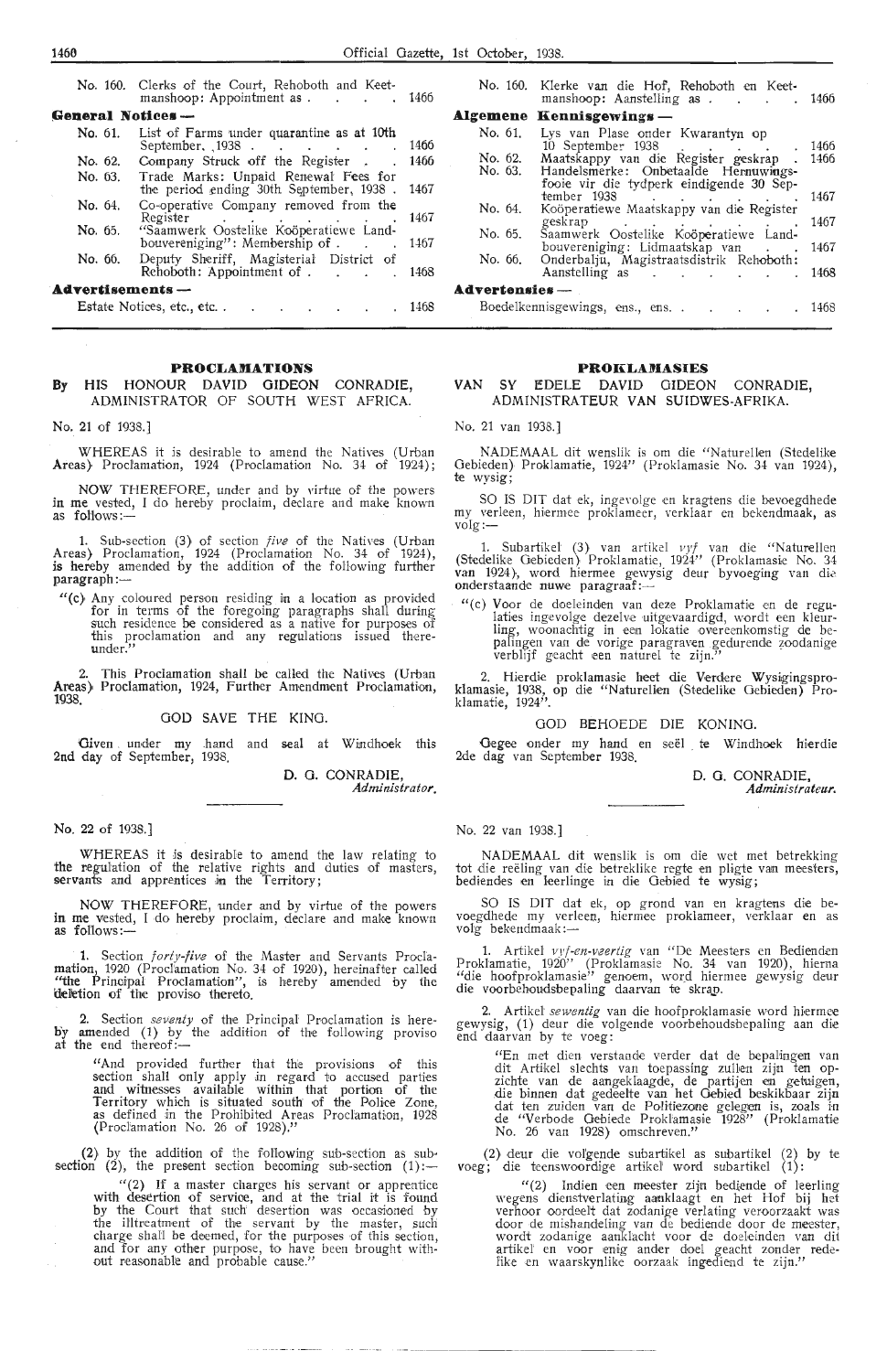This Proclamation shall be called the Master and Servants Amendment Proclamation, 1938.

GOD SAVE THE KING.

Oiven under my hand and seal at Windhoek, this 23rd day of September, 1938.

> D. G. CONRADIE. *Administrator.*

**Government Notices.** 

The following Government Notices are published for general information.

> F. P. COURTNEY CLARKE, Secretary for South West Africa.

Office of the Administrator, Windhoek.

No. 1421 (Union).] [2nd September, 1938. No. 1421 (Unie).] [2 September 1938.

The King's Exequatur empowering CAV. GIACOMO UN-GARELLI to act as Consul of Italy at Capetown, for the Cape Province and the Mandated Territory of South West Africa was issued on the 17th August, 1938.

No. 142.] [1st October, 1938. No. 142.] [1 Oktober 1938.

Under sub-section (1) of section *twenty-one* of the Motor Vehicle and Wheel Tax Ordinanoe, 1937, I, DAVID GIDEON CONRADIE, Administrator of South West Africa, do hereby appoint each of the persons mentioned in the attached Schedule as a "Motor VehicleAuthority" in the said Territory.

Dated at Windhoek, this 10th day of September, 1938.

D. G. CONRADIE, *Admini;strator.* 

OUTJO:

SCHEDULE.

No. 159. Constable Jacobus Johannes van Zyl, vioe No. 622, Constable J. J. Burger, transferred. ONDANOUA, OVAMBOLAND:

Mr. Johannes Bernardus Wessels.

No. 143.) [ 1st October, 1938. No. 143.] [ 1 Oktober 1938.

It is hereby notified for general information that under the provisions of sub-section  $(2)$  of section nine of the Motor Vehicle and Wheel Tax Ordinance, 1937, the Ad-<br>ministrator has appointed the persons mentioned in the attached schedule to be "Examining Officers" for the purpose of testing the competency of applicants for licences to drive motor vehicles.

#### **SCHEDULE**

No. 159. Constable Jacobus Johannes van Zyl, vice No. 622, Constable J. J. Burger, transferred.

ONDANGUA, OVAMBOLAND:

Mr. Johannes Bernardus Wessels.

OUT JO :

No. 144.) [1 st October, 1938. No. 144.] [ **1** Oktober 1938.

POUND AT BRANDWAG: DISTRICT KEETMANSHOOP: DISESTABLISHMENT OF

The Administrator has been pleased, in terms of section two of Proclamation No. 5 of 1917, to authorise the dis- establishment of the Pound at Brandwag, District of Keet- manshoop, with effect from the 1st October, 1938.

Hierdie Proklamasie heet die Wysigingsproklamasie op Meesters en Bediendes 1938.

GOD BEHOEDE DIE KONING.

Gegee onder my hand en seel re Windhoek **hierdie**  23ste dag van September 1938.

> D. G. CONRADIE, *Administrat ew.*

# **Goewermentskennisgewings.**

Die volgende Goewermentskennisgewings word vir algemene inligting gepubliseer.

F. P. COURTNEY CLARKE

Sekretaris vir Suidwes-Afrika.

Kantoor van die Administrateur, Windhoek.

Die Koning se Erkenningsbesluit wat CAV. GIACOMO UNGARELLI magtig om op te tree as Konsut van Italie in Kaapstad vir die Kaapprovinsie en die Mandaatgebied Suid-<br>wes-Afrika is op 17 Augustus 1938 uitgereik.

Ingevolge subartikel (1) van artikel *een-en-twintig* van die Ordonnansie op Motorvoertuie en Wielbelasting, 1937, stel ek, DAVID GIDEON CONRADIE, Administrateur van Suidwes-Afrika, hiermee elkeen van die in die aangehegte Bylae genoemde persone aan as 'n "Motorvoertuig-outoriteit" in be-<br>doelde Gebied.

Oedateer te Windhoek hierdie 10de dag van September

D. G. CONRADIE Administrateur.

#### BYLAE.

No. 159. Konst. Jacobus Johannes van Zyl', in die plek van No. 622, Konst. J. J. Burger wat verplaas is.

ONDANGUA, OVAMBOLAND:

Mnr. Johannes Bemardus Wessels.

OUT JO:

Hiermee word vir algemene inligting bekendgemaak dat die Administrateur, ooreenkomstig die bepalings van sub-<br>artikel (2) van artikel *nege* van die Ordonnansie op Motorvoertuie en Wielbelasting 1937, die persone in die aangehegte Bylae genoem, aangestel het om "Ondersoeksbeamptes" **te** wees om na die bevoegdheid van applikante ondersoek **te**  doen vir lisensies om motorvoertuie te bestuur.

#### BYLAE.

OUTJO:

No. 159. Konst. Jacobus Johannes van Zyl,<br>in die plek van No. 622, Konst. J. J. Burger wat<br>verplaas is.

ONDANOUA, OVAMBOLAND:

Mnr. Johannes Bernardus Wessels.

#### SKUT TE BRANDWAG: DISTRIK KEETMANSHOOP: SLUITING **VAN.**

Dit het die Administrateur behaag om, ooreenkomstig, artikel *twee* van Proklamasie No. 5 van 1917, die sluiting van die skut te Brandwag, Distrik Keetmanshoop, ingaande vanaf 1 Oktober 1938, goed te keur.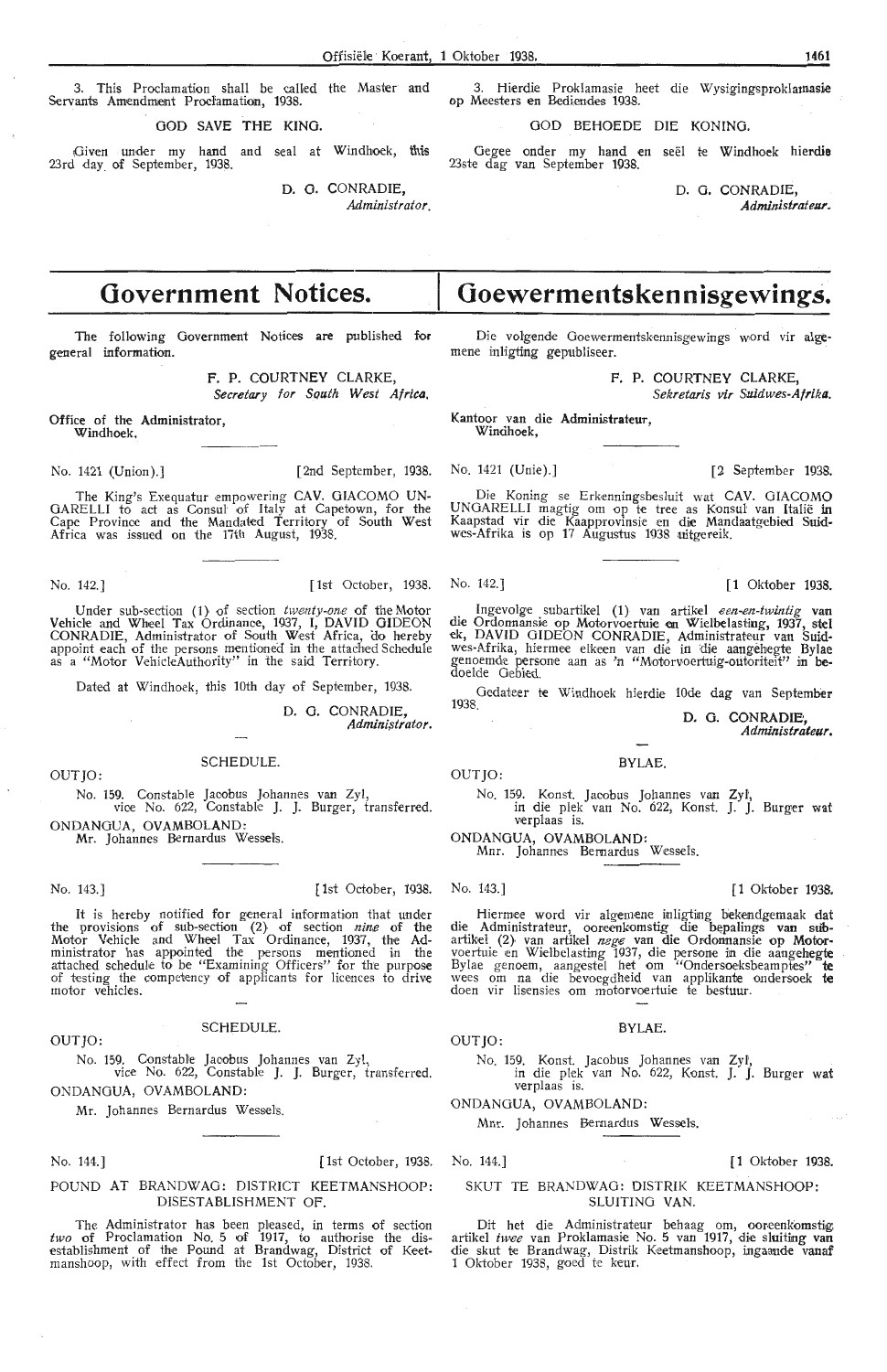No. 145.] [ 1st October, 1938. No. 145.] [ 1 Oktober 1938.

His Excellency the Governor-General, under the powers vested in him by Section IX of the Royal Warrant signed by His Majesty the King on the 24th' day of September, 1937, has been pleased to make the following regulations:-

#### KING'S POLICE MEDAL.

#### REGULATIONS.

1. A list of members of recognised Police Forces in the Union of South Africa or of the recognised Police Force of the Mandated Territory of South West Africa who are recommended for the award of the Medal, shall be submitted<br>once in each year: Provided that a recommendation may be submitted at any time when His Majesty so commands.

2. The list shall contain the name and rank of each person recommended, the Police Force of which he is or was **a** member, and particulars of the action or service in respect of which the grant of the Medal is recommended.

3. The qualifications for the grant of the Medal shall be as follows:-

(a) Conspicuous bravery and skill in saving life and pro-<br>perty, or in preventing crime or arresting criminals, or in attemptisig to do so.<br>The risks incurred to be estimated with due regard to<br>the duties of the officer concerned.

(b) **A** specially distinguished record in any Division of the Polioe Servioe.

(c) Services of special merit in dealing with serious or widespread outbreaks of crime or public disorder.

(d) Special servioe to Royalty and Heads of States.

(e) Prolonged service distinguished by very exceptional ability and merit.

No. 146,] [ 1st October, 1938.

#### REGISTERING OFFICER: ELECTORAL DIVISION OF LUDERITZ.

. The Administrator has been pleased, in terms of paragraph' *three* of the Schedule to the South West Africa Constitution<br>Act, 1925 (Act No. 42 of 1925), to approve of the appointment of DIRK JOHANNES VAN NIEKERK GROENEWALD, as Registering Officer for the Electoral Division of Luderitz, vice Leslie Dean Thompson, transferred.

No. 147.] [ 1st October, 1938.

The Administrator has been pleased to approve of the appointment of Mr. PIETER JOHANNES VAN NIEKERK<br>as a Registering Officer, for the purpose of exercising the powers and performing the duties assigned to Registering Officers by the regulations framed under the provisions of the Natives (Urban Areas) Proclamation, 1924 (Proclamation No. 34 of 1924), in respect of the proclaimed area of Otjiwarongo as published under Government Notice No. 130 dated the second day of October, 1931, vice Mr. G. Scheepers.

No. 148.] [ 1st October, 1938.

#### FISHERIES BOARD, LUDERITZ.

The Administrator has been pleased, under section twent of Proclamation No. 18 of 1922, to nominate MAX OFFEN, during pleasure, to the Board for the Magisterial District of Luderitz in connection with sealing and fishery matters in place of A. H. Bruins, Esq., (resigned).

No. 149.] [ 1st October, 1938.

#### AMENDMENT OF SEALING REGULATIONS.

The Administrator has been pleased, under and by virtue of the powers in him vested by section *fifteen* of the Sealing and Fisheries Proclamation, 1922 (Proclamation No. 18 of 1922), as amended by the Sealing and Fisheries Law Amend-ment Ordinance, 1928 (Ordinance No. 1 of 1928), the Sealing and Fisheries Further Amendment Proclamation, 1928 (Pro-clamation No. 23 of 1928), and the Sealing and fishe ries Further Amendment Proclamation, 1936 (Proclamation No. 1

No. 392 (Union).] [11th March, 1938. No. 392 (Unie).] [11 Maart 1938.

Dit het Sy Eksellensie die Goewerneur-generaal behaag<br>om kragtens die bevoegdheid aan hom verleen by artikel IX<br>van die Koninklike Bevelskrif wat op 24 September 1937, deur Sy Majesteit die Koning geteken is, die volgende regulasies te maak:-

#### KONINSGPOLISIEMEDALJE.

#### **REGULASIES**

1. 'n Lys van name van beamptes van erkende Polisiemagte in die Unie van Suid-Afrika of van die erkende Polisiemag van die Mandaatgebied Suidwes-Afrika wat aanbeveel word vir toekenning van die medalje, moet eenmaal per jaar opgestuur word, met dien verstande dat 'n aanbeveling te eniger tyd gedoen kan word wanneer Sy Majesteit dit beveel.

2. Op die lys moet die naam en rang verskyn van elke persoon wat aanbeveel word, die Polisiemag waarvan hy<br>lid is, of was, en besonderhede van die daad of diens ten opsigte waarvan toekenning van die medalje aanbeveel word.

- 3. Die vereistes vir die toekenning van die medalje is as volg:---
	- (a) Buitengewone dapperheid en behendigheid aan die dag gelê by die redding of poging tot redding van lewens<br>of eiendom, of by die verhindering of poging tot verhindering van misdaad of by die inhegtenisneming of poging tot inhegtenisneming van misdadigers. By oor-<br>weging van die gevar waaraan 'n polisiebeampte hom blootgestel het, moet die pligte van die betrokke beampte egter nie uit die oog verloor word nie.
	- (b) 'n Besondere eervolle loopbaan in enige Afdeling van die Polisiediens.
	- (c) Besondere verdienstelike optrede in verband met plotseling voorkomende gevalle van ernstige of wydverspreide misdaad of van openbare wanorde.
	- (d) Spesiale dienste aan lede van die Koninklike Huise of aan Hoofde van State betoon.
	- (e) Langdurige diens wat gekenmerk was deur meer as buiteng,ewone bekwaamheid en verdienste.

#### No. 146.] [1 Oktober 1938.

#### REGISTRASIEBEAMPTE: KIESAF DELING LUDERITZ.

Dit het die Administrateur behaag om, ooreenkomstig die voorsienings van paragraaf *drie* van die Bylae tot "De Zuidwest-Afrika Konstitutie Wet 1925'' (Wet No. 42 van 1925), die aanstelling van DIRK JOHANNES VAN NIEKERK GROENEWALD, as Registrasiebeampte vir die Kiesafdeling Luderitz, .in die plek van Leslie Dean Thompson, wat ver-<br>plaas is, goed te keur.

No. 147.] [ **1** Oktober 1938.

Dit het die Administrateur behaag om sy goedkeuring te heg aan die aanstel!ing van mnr. PIETER JOHANNES VAN NIEKERK as 'n Registrasie-beampte vir die doel om die bevoegdhede uit te oefen en die pligte te vervul wat aan<br>Registrasie-beamptes toegeken is deur die regulasies opgestel ingevolge die bepalings van "De Naturellen (Stedelike Gebieden) Proklamatie 1924'' (No. 34 van 1924) ten aansien<br>van die geproklameerde kring van Otjiwarongo, soos gepubliseer volgens Goewermentskennisgewing No. 130 van<br>2 Oktober 1931, in die plek van mnr. G. Scheepers*.* 

No. 148.] [1 Oktober 1938.

#### VISSERYRAAD, LUDERITZ.

Dit het die Administrateur behaag om, kragtens artikel twintig van Proklamasie No. 18 van 1922, MAX OFFEN herroeplik te benoem tot die raad vir die magistraatsdistrik Luderitz in verband met robbevangs- en visseryaangeleenthede, in die plek van Mnr. A. H. Bruins (bedank).

No. 149.] [1 Oktober 1938.

#### WYSIGING VAN ROBBEVANGS-REGULASIES

Dit het die Administrateur behaag om, op grond van en kragtens die bevoegdhede hom verleen deur artikel *vyftien*<br>van "De Robbenvangst en Visserijen Proklamatie 1922" (Proklamasi•e No. 18 van 1922), soos gewysig deur d:e Robbevangs en Visseryewet-Wysigings-Ordonnansie 1928 (Ordonnansie No. 1 van 1928), die Robbevangs en Visserye Verdere Wysigings-Proklamasie 1928 (Proklamasie No. 23 van 1928)<br>en die Robbevangs en Visserye Verdere Wysigingsproklamasie<br>1936 (Proklamasie No. 1 van 1936) die volgende regulasie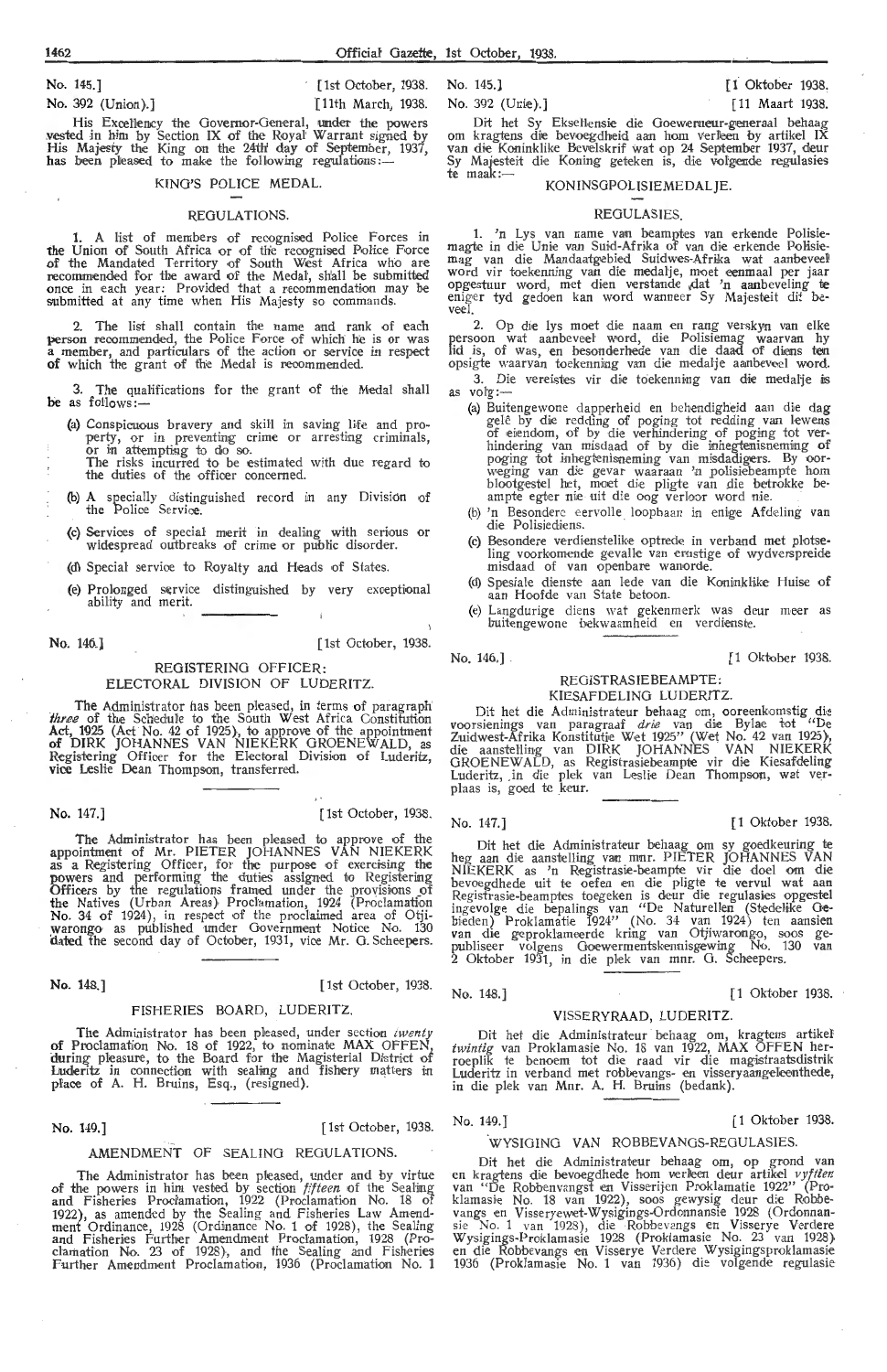**of** 1936), to make the following regulation as an amendment to and to be read as one with the regulations published under Government Notice No. 88 of the 1st June, 1928, as amended by Government Notice No. 4 of 1929, No. 94 of 1934, No. 59 of 1935, No. 79 of 1937 and No. 219 of 1937:—

#### REGULATION.

21. Notwithstanding the provisions of regulation *six*, the royalty in respect of seal skins obtained in the Magisterial area of Omaruru, including the territorial waters belonging to the said area, during the 1938 season, shall, in respect of the first 2,500 (two thousand and five hundred) skins exported or transferred to any person for purposes of export, be only 1/- (one shilling) per skin.

No. 150.] [1st October, 1938. No. 150.] [ 1 Oktober 1938.

The Administrator has been pleased, under and by virtue of the powers in him vested by section thirty of Ordinance No. 17 of 1937, entitled the Motor Vehicle and Wheel Tax Ordinance, 1937, to approve of the following amendment<br>to the regulations published under Government Notice No. 142 of 3rd August,  $1937:$ --

#### REGULATIONS.

REGULATION NO. 6: Delete the whole and substitute:-·"The general identification mark to be assigned to a manufacturer of or dealer in Motor Vehicles as provided in section *six* of the Ordinance shall be the distinctive mark for the district concerned followed<br>by a serial number and the letter G. Such number shall be assigned in numericat order commencing from number 1. The general identification mark as aforesaid shall be inserted in the receipt issued to the manufacturer or dealer concerned."

No. 151.] [ 1st October, 1938.

#### DIAMOND BOARD FOR SOUTH WEST AFRICA: APPOINTMENT OF MEMBERS.

Under and by virtue of the powers vested in him by subsection (3) of section *four* of the Diamond Board Proclamation, 1932 (Proclamation No. 10 of 1932), as amended by the Diamond Board Amendment Proclamation, 1934 (Proclamation No. 20 of 1934), the Administrator has been pleased to cancel the appointment of CORNELIUS HARRY BECK as alternate member of the Diamond Board for South West Africa *to* HAROLD THOMAS DICKINSON representing the Producers in terms of Government Notice No. 97 of 1937 and *to* appoint in the place of the said CORNELIUS HARRY BECK as alternate member representing the Produoers on the said Board,

#### LUTE JAMES PARKINSON.

The above appointment shall be of effect up to the 1st August, 1939.

No. 152.] [1 Oktober, 1938. No. 152.] [1 Oktober 1938.

It is hereby notified for general information that the Administrator has been pleased, under the provisions of subsection (1) of section- twenty of the Natives (Urban Areas) Proclamation, 1924 (Proclamation No. 34 of 1924), to make<br>the following regulation as an amendment of the regulations published under Government Notice No. 173 of the 20th day of December, 1924, and to he inserted after Regulation No. 23  $thereof:$ 

"23 *bis.* (a) Every native female residing within the proclaimed area shall present herself for medical examination at least once in every six months unless the Medical Officer to the Administration shall order<br>a longer interval in any particular area;

- (b) The fact of such examination shall be endorsed on a document to be supplied to such females;
- {c) The document men tioned in the foregoing paragraph shall be produced after each examination to the office of the Superintendent of Locations where a record will be made of the date and result of the examination ;
- ,(d) Any female native failing *to* present herself for examination as required by these regulations shall be guilty of an offence. The failure of any such female *to* comply with the provisions of the foregoing paragraph shall be *prima facie* evidence that she has not presented herself for such examination;

op te stel as 'n wysiging van en om saamgelees te word met die regulasies gepubliseer onder Goewermentskennisgewing No. 88 van 1 Junie 1928, soos gewysig deur Goewermentskennisgewing No. 4 van 1929, No. 94 van 1934, No. 59 van<br>1935, No. 79 van 1937 en No. 219 van 1937:--

#### REGULASIE.

. 21. Nieteenstaande die bepalings van regulasie *ses*, sal die here-aandeel ten aansien van robbevelle in die magistraatsgebied van Omaruru verkry, met inbegrip van die territoriale water wat aan bedoelde gebied behoort, gedurende die 1938<br>seisoen ten aansien van die eerste 2,500 (tweeduisend vyfhonderd) velle wat aan enigiemand vir doeleindes van uit-<br>voer uitgevoer of oorgedra word, slegs 1/- (een sjieling) per vel wees.

Dit het die Administrateur behaag om, op grond van en<br>kragtens die bevoegdhede hom verleen deur artikel *dertig* van Ordonnansie No. 17 van 1937, die Ordonnansie op Motorvoertuie en Wielbelasting 1937 genoem, sy goedkeuring te heg aan die volgende wysiging van die regulasies wat volgens Ooewe rmentskennisg,ewing No. 142 van 3 Augustus 1937 gepubliseer is:-

#### REOULASIES.

REGULASIE NO. 6: Skrap die hele en vervang dit deur:

"Die algemene aanwysingsteken, wat toegewys moet word aan 'n fabrikant of handelaar in motorvoertuie,<br>soos bepaal in artikel *ses* van die Ordonnansie moet die onderskeidingsteken vir die betrokke distrik wees gevolg deur 'n volgnommer en die letter G. Sodanige<br>nommer moet in volgorde vanaf nommer 1 toegewys word. Die algemene aanwysingsteken, soos voormeld, moet op die kwitansie wat aan die betrokke fabrikant of handelaar uitgereik is, geskrywe word."

No. 151.] [1 Oktober 1938.

#### DIAMANTRAAD VIR SUIDWES-AFRIKA: BENOEM!NO VAN LEDE.

Op grond van en kragtens die bevoegdhede hom verleen deur subartikel (3) van artikel *vier* van die Diamantraad Proklamasie 1932 (Proklamasie No. 10 van 1932) soos gewysig deur die D1amantraad Wys1gmgs Proklamasie 1934 (Proklamasie No. 20 van 1934), het dit die Administrateur behaag<br>om die aanstelling van CORNELIUS HARRY BECK as<br>sekundus van die Diamantraad vir Suidwes-Afrika tot HAROLD THOMAS DICKINSON om die Produsente ooreenkomstig<br>Goewermentskennisgewing No. 97 van 1937 te verteenwoordig, te herroep en om in die plek van bedoelde CORNELIUS<br>HARRY BECK,

#### LUTE JAMES PARKINSON

Bogenoemde aanstelling is tot 1 Augustus 1939 van krag.<br>as sekundus om die Produsente op bedoelde Raad te verteenwoordig, te benoem.

Hiermee word vir algemene inligting bekendgemaak dat dit die Administrateur behaag het om, ooreenkomstig die bepalings van subartikel (1) van artikel *twintig* van <sup>74</sup>De Na-<br>turellen (Stedelike Gebieden) Proklamatie 1924'' (Proklamasie No. 34 van 1924), die volgende regulasies op te stel, as<br>'n wysiging van die regulasies kragtens Goewermentskennisgewing No. 173 van 20 Desember 1924 gepubliseer, en om<br>na Regulasie No. 23 daarvan ingevoeg te word:--

- "23 *bis.* (a) Elke vroulike nature! wat in 'n geproklameerde streek woon, moet haar vir mediese ondersoek ten minste eenkeer elke ses maande aanmeld, tensy die Mediese Amptenaar vir die Administrasie 'n langer tydafstand in enige besondere gebied voorskrywe;
- (b) Die feit van so 'n ondersoek moet op 'n dokument wat aan sodanige vroulike persone verskaf moet word, -<br>aangeteken word;
- (c) Di**e** dokument in die voorafgaande paragraaf genoem moet na elke ondersoek aan die kantoor van die Superintendent van Lokasies getoon word, waar 'n register gehou word van die datum en uitslag van die ondersoek;
- (d) <sup>y</sup>n Vroulike naturel wat versuim om haar vir ondersoek aan te meld soos deir hierdie regulasies voorgeskryf, is skuldig aan 'n oortreding. Wanneer so 'n vroulike persoon versuim om aan die bepalings van die voor-<br>afgaande paragraaf te voldoen, is dit *prima facie* bewys dat sy haar nie vir sodanige ondersoek aangemeld het nie;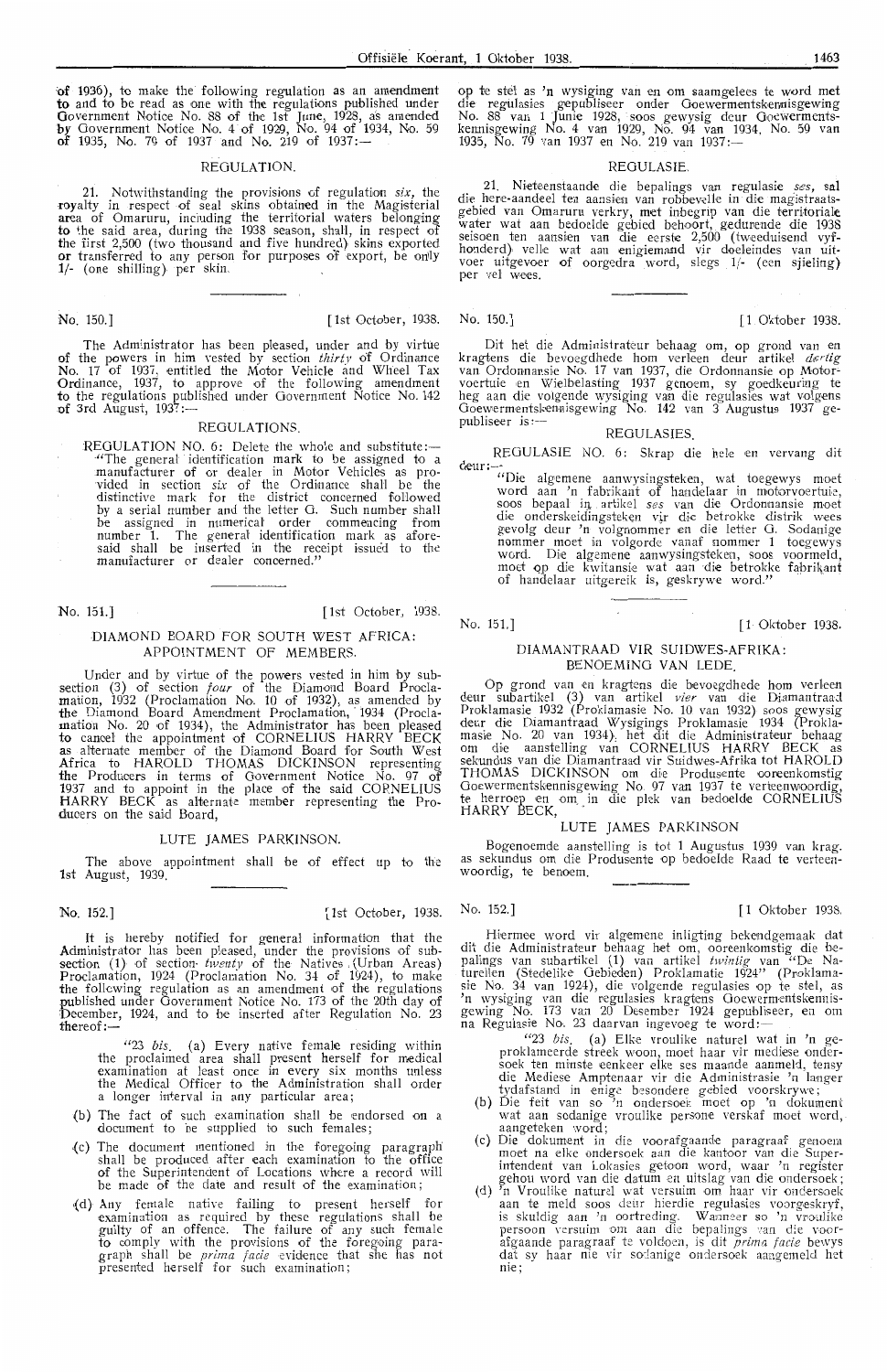(e) This regulation shall not apply to any legally married woman actually living with her husband, nor to any girl under the apparent age of eighteen years, nor to any woman over the apparent age of sixty years."

#### No. 153.] [ 1st October, 1938.

The Administrator has been pleased to approve of the appointment of Mr. DIRK JOHANNES VAN NIEKERK GROENEWALD, as a Registering Officer for the purpose of exercising the powers and performing the duties assigned to Registering Officers by the regulations framed under the provisions of the Natives (Urban Areas) Proclamation, 1924 (Proclamation No. 34 of 1924), in respect of the proclaimed area of Luderitz as published under Government Notice No. 130 dated the 10th July, 1930, with effect from the 5th September, 1938, vice **Mr.** L. D. Thompson, transferred.

No. 154.] [ 1st October, 1938.

The following appointment as Assistant Clerk of the Court has been approved:

SEEIS: Sergeant ALBERTOMA MEIRING with effect from the 2nd August, 1938, vice Sergeant Kruger, trans-

No. 155.] [ 1st October, 1938.

#### CIRCUIT COURTS.

Under and by virtue of the powers conferred by sections *two* and *three* of the Further Administration of Justice Proclamation, 1920, the Administrator has divided the Territory of South West Africa into the following Circuit Districts:-

- (1) Southern Circuit District, comprising the Magisterial Districts of Aroab, Bethanie, Gibeon, Gobabis, Keetmanshoop, Luderitz, Maltahohe, and Warmbad.
- (2) *Northern Circuit Districts*, comprising the Magisterial Districts of Grootfontein, Karibib, Okahandja, Omaruru, Otjiwarongo, Outjo, Ovamboland, Rehoboth, Swakopmund and Windhoek;

and has directed that Circuit Courts shall be held in the towns and on the days and at the times set forth in the Schedule hereto, provided that in the event of the Judge being prevented by any unforseen cause of delay from opening the Circuit Court at any of the said places on the day fixed for the purpose, such Circuit Court sh'all be opened on the day on which the Judge shall arrive at such place or as soon thereafter as conveniently may be.

#### SCHEDULE.

- (1) For the *Southern Circuit District* at KEETMANSHOOP on Tuesday the 4th October, 1938, at 10 a.m.
- (2) For the *Northern Circait District* at WINDHOEK on F riday the 14th October, 1938, at 10 **a.m.**

No. 156.] [1st October, 1938.

#### REGISTRATION OF VOTERS, 1938: APPOINTMENT OF REVISING OFFICERS.

His Honour the Administrator has been pleased in terms of the provisions of paragraph *eleven* of the Schedule to the South West Africa Constitution Act, 1925, to appoint each' officer described in the first column of the Schedule annexed hereto to be the Revising Officer for the purpose of revising, amending and settling in and for the Electoral Division of thie Territory set opposite to the description of such officer in the second column of the Schedule hereto, the list of all European male British subjects of the age of twenty-one years and upwards entitled to be registered as voters and not being persons subject to the disqualifications mentioned in paragraph *two* of the Schedule to the Act and further to certify to the correctness of the list so revised amended and settled and generally to carry out fhre powers and duties conferred and imposed upon Revising Officers by the Schedule to the Act.

(e) Hierdie regulasie is nie van toepassing op enige wettige-getroude vrou wat werklik met haar eggenoot saam-<br>lewe, nog op enige meisie wat blykbaar onder die ouderdom van agtien jaar is, nog op enige vrou wat blykbaar oor die ouderdom van sestig jaar is.''

No. 153.] [ **1** Oktober 1938.

Dit het die Administrateur behaag om sy goedkeuring: te heg aan dire aanstel'ling van Mm. DIRK JOHANNES VAN NIEKERK GROENEWALD as 'n Registrasieamptenaar vir die<br>doel om die bevoegdhede uit te oefen en die pligte te vervul wat aan Registrasie-amptenare toegeken is deur die regulasies wat opgetrek is ooreenkomstig die bepalings van "De Naturellen (Stede1ike Gebieden} Proklamatie 1924" (Proklama- sie No. 34 van 1924), ten aansien van die geproklameerde kring van Luderitz, soos gepubliseer volgens Ooewermentskennisgewing No. 130 van 10 Julie 1930, met ingang vanaf 5 September 1938, in die plek van Mnr. L. D. Thompson, wat<br>verplaas is.

No. 154.] [ 1 Oktober 1938.

- Die volgende aanstelling as Assistent Klerk van die Hof is goedgekeur :-
	- SEEIS: Sersant ALBERTOMA MEIRING, met ingang vanaf 2de Augustus 1938, in die plek van Sersant Kruger wat ve rplaas is.

No. 155.] [ 1 Oktober 1938.

#### RONDOAANDE HOWE.

Kragtens en ingevolge die bevoegdhede verleen ooreen-<br>komstig artikels *twee* en *drie* van "De Verdere Rechtsbedeling Proklamatie 1920'', het die Administrateur die Gebied van<br>Suidwes-Afrika in die volgende Rondgaande Hof Distrikte ver-<br>deel:---

- (1) *Suidelike Rondgaande Hof Distrik,* wat die magistraatsdistrikte van Aroab, Bethanie, Gibeon, Gobabis, Keetmanshoop, Luderitz, Maltahohe en Warmbad bevat;
- (2), *Noordelike Rondgaande Hof Distrik*, wat die magistraatsdistrikte van Grootfontein, Karibib, Okahandja, Omaruru,. Otjiwarongo, Outjo, Ovamboland, Rehoboth, Swakopmund en Windhoek bevat;

en het beveel dat Rondgaande Howe in die dorpe gehou<br>sal word en op die dae en op die tye wat in die Bylae hier-<br>van uiteengesit is, met dien verstande dat ingeval die Regter deur enige onvoorsiene oorsaak van oponthoud verhinder<br>word om die Rondgaande Hof te open op enige van die ver-<br>melde plekke op die dag wat vasgestel is vir die doel, word sodanige Rondgaande Hof geopen op die dag waarop die Regter op sodanige plek aankom of so gou daarna as wat gerieflik mag wees.

#### BYLAE.

- (1} Vir die *Suidelik,e Rondgaande Hof Distrik* op KEET-MANSHOOP op Dinsdag, 4 Oktober 1938, om 10 v.m.
- (2) Vir die *Noorcbelik,e R ondgaande Hof Distrik* op WIND-HOEK op Vrydag, 14 Oktober 1938, om 10 v.m.

No. 156.] [1 Oktober 1938.

#### REGISTRASIE VAN KIESERS 1938: BENOEMING VAN HERSIENINGSAMPTENARE.

Dit het Sy Edele die Administrateur behaag om, oor-<br>eenkomstig die bepalings van paragraaf etf van die Bylae tot "De Zuidwest-Afrika Konstitutie Wet, 1925" elke ampte-<br>naar beskrywe in die eerste kolom van die Bylae hiervan te benoem as Hersieningsamptenaar vir die doel om in en vir die Kiesafdeling van die Oebied, Wat teenoor die beskrywing van sodanige amptenaar in die twteede kolom *van* die Bylae hiervan aangegee is, die lys van alle Europese manlike Britse onderdane van die ouderdom van een-en-twintig jare en meer, wat geregtig is geregistreer te word as kiesers en nie per-<br>sone is nie wat onderhewig is aan die diskwalifikasies ge-<br>noem in paragraaf *twee* van die Bylae van die Wet, te hersien, te wysig en af te handel, en om verder die juistheid; van die lys aldus hersien, gewysig en afgeh'andel te sertifiseer, en in die algemeen om' die magte en pligte, deur die Bylae van die Wet aan Hersieningsamptenare verleen en opgele, uit te voer.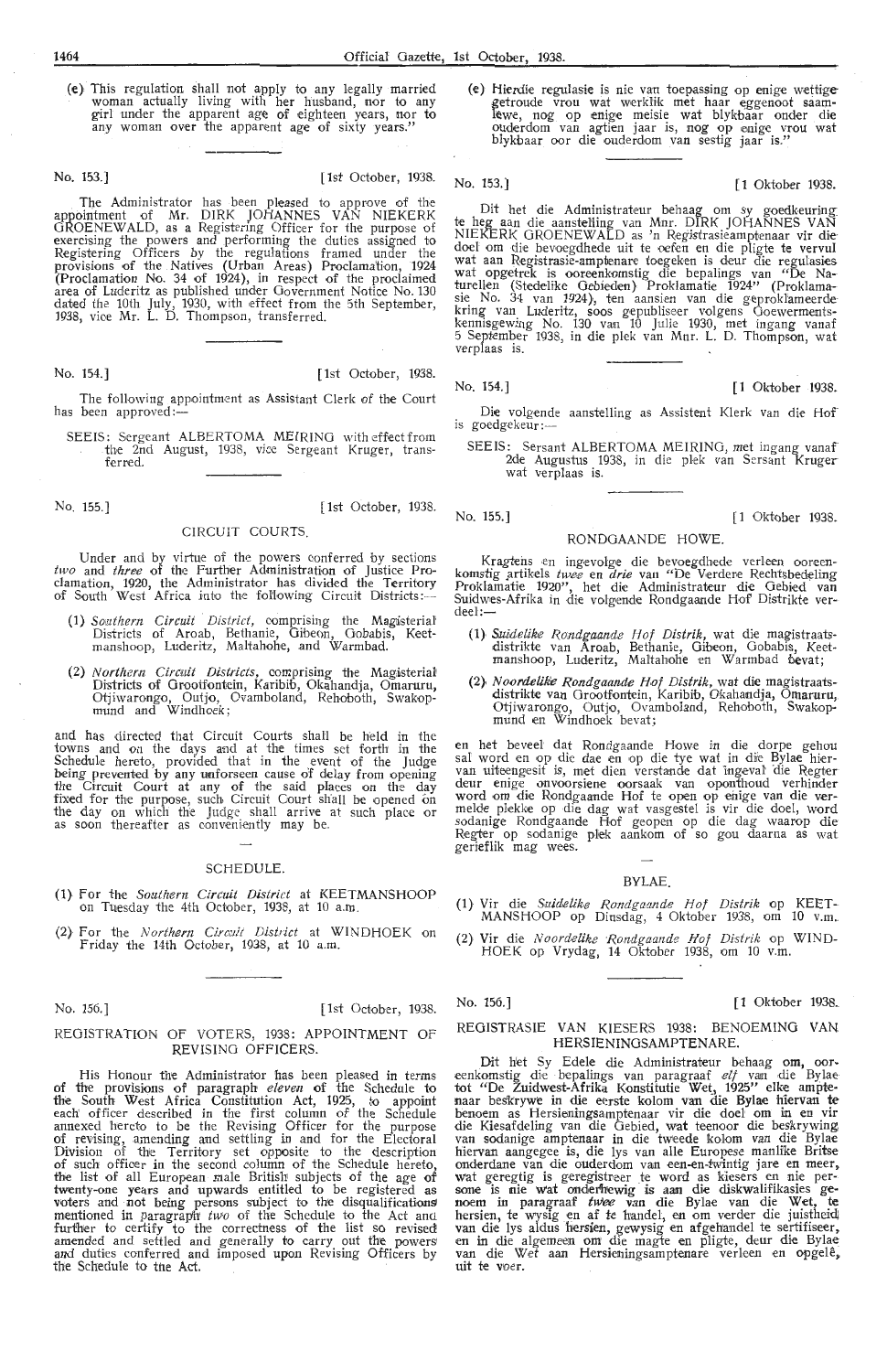| SCHEDULE.                                                                           |                                                                             | BYLAE.                                                                                     |                                                                  |  |  |
|-------------------------------------------------------------------------------------|-----------------------------------------------------------------------------|--------------------------------------------------------------------------------------------|------------------------------------------------------------------|--|--|
| Description and Address of Revising<br>Officers.                                    | Electoral Division<br>for which Revising<br>Officer is appointed<br>to act. | Beskrywing en Adres van<br>Hersieningsamptenare.<br>$\mathbf{r}$                           | Kiesafdeling<br>waarvoor Her-<br>sieningsamptenaar<br>benoem is. |  |  |
| The Magistrate, Mariental, or any<br>officer lawfully acting as Magistrate          | Gibeon.                                                                     | Die Magistraat, Mariental, of enige<br>amptenaar wat wettiglik as Magi-<br>straat ageer    | Gibeon.                                                          |  |  |
| The Magistrate, Gobabis, or any<br>officer lawfully acting as Magistrate            | Gobabis.                                                                    | Die Magistraat, Gobabis, of enige<br>amptenaar wat wettiglik as Magi-<br>straat ageer      | Gobabis.                                                         |  |  |
| The Magistrate, Grootfontein, or any<br>officer lawfully acting as Magistrate       | Grootfontein.                                                               | Die Magistraat, Grootfontein, of enige<br>amptenaar wat wettiglik as Magi-<br>straat ageer | Grootfontein.                                                    |  |  |
| The Magistrate, Keetmanshoop, or<br>any officer lawfully acting<br>as<br>Magistrate | Keetmanshoop.                                                               | Die Magistraat, Keetmanshoop, of<br>enige amptenaar wat wettiglik as<br>Magistraat ageer   | Keetmanshoop                                                     |  |  |
| The Magistrate, Luderitz, or any<br>officer lawfully acting as Magistrate           | Luderitz.                                                                   | Die Magistraat, Luderitz, of enige<br>amptenaar wat wettiglik as Magi-<br>straat ageer     | Luderitz.                                                        |  |  |
| The Magistrate, Okahandja, or any<br>officer lawfully acting as Magistrate          | Okahandja.                                                                  | Die Magistraat, Okahandja, of enige<br>amptenaar wat wettiglik as Magi-<br>straat ageer    | Okahandja.                                                       |  |  |
| The Magistrate, Otjiwarongo, or any<br>officer lawfully acting as Magistrate        | Otjiwarongo.                                                                | Die Magistraat, Otjiwarongo, of enige<br>amptenaar wat wettiglik as Magi-<br>straat ageer  | Otiiwarongo.                                                     |  |  |
| The Magistrate, Mariental, or any<br>officer lawfully acting as Magistrate          | Stampriet.                                                                  | Die Magistraat, Mariental, of enige<br>amptenaar wat wettiglik as Magi-<br>straat ageer    | Stampriet.                                                       |  |  |
| The Magistrate, Swakopmund, or any<br>officer lawfully acting as Magistrate         | Swakopmund.                                                                 | Die Magistraat, Swakopmund,<br>of<br>enige amptenaar wat wettiglik as<br>Magistraat ageer  | Swakopmund.                                                      |  |  |
| The Magistrate, Warmbad, or any<br>officer lawfully acting as Magistrate            | Warmbad.                                                                    | Die Magistraat, Warmbad, of enige<br>amptenaar wat wettiglik as Magi-<br>straat ageer      | Warmbad.                                                         |  |  |
| The Magistrate, Windhoek, or any<br>officer lawfully acting as Magistrate           | Windhock District.                                                          | Die Magistraat, Windhoek, of enige<br>amptenaar wat wettiglik as Magi-<br>straat ageer     | Windhoek Distrik.                                                |  |  |
| The Magistrate, Windhoek, or any<br>officer lawfully acting as Magistrate           | Windhoek Central.                                                           | Die Magistraat, Windhoek, of enige<br>amptenaar wat wettiglik as Magi-<br>straat ageer     | Windhoek Sentraal.                                               |  |  |
|                                                                                     |                                                                             |                                                                                            |                                                                  |  |  |

No. 157.] [1st October, 1938. No. 157.] [ 1 Oktober 1938.

## ELECTORAL DIVISION OF OROOTFONTEIN.

REOISTERINO OFFICER:

The Administrator has been pleased, in terms of paragraph three of the Schedule to the South West Africa Constitution Act, 1925 (Act No. 42 of 1925), to approve of the appointment of CORNELIS BRINK as Registering Offioer for the Electoral Division of Orootfontein.

No. 158.] [ 1st October, 1938.

The Administrator has been pleased *to* approve of the appointment of Mr. PHILIPPUS JOHANNES DU BRUYN DE VILLIERS as a Registering Officer, for the purpose of exercising the powers and performing the duties assigned *to*  Registering Officers by the regulations framed under the provisions of the Natives (Urban Areas) Proclamation, 1924 (Proclamation No. 34 of 1924}, in respect of the proclaimed area of Omaruru as published under Government Notice No. 122 dated the 10th of June, 1932, with' effect from the 1st August 1938, vice Mr. C. Brink, transferred.

#### No. 159.] [1st October, 1938. No. 159.] [ 1st Oktober 1938. [ 1 Oktober 1938

It is hereby notified for general information that the Administrator, under provisions of sub-section (2) of section four of the Native Administration Proclamation, 1928, has Administrator, under provisions of sub-section (2) of section *four* of the Native Administration Proclamation, 1928, has appointed Mr. D. J. v. N. GROENEWALD to be Assistant Native Commissioner for the District of Luderitz, with effect from the 5th September, 1938, vice Mr. L. D. Thompson, transferred.

#### REOISTRASIEBEAMPTE: KIESAFDELING GROOTFONTEIN

Dit het die Administrateur behaag om, ooreenkomstig die voorsienings van paragraaf drie van die Bylae tot "De Zuidwest-Afrika Konstitutie Wet, 1925" (Wet No. 42 van 1925), die aanstelling van CORNELIS BRINK, as Registrasiebeampte vir die Kiesafdeling Grootfontein, goed te keur.

#### No. 158.] [1 Oktober 1938.

Dit het die Administrateur behaag om die aanstelling van Mnr. PHILIPPUS JOHANNES DU BRUYN DE VILLIERS as 'n Registrasiebeampte, vir die doel om die magte uit te oefen en die pligte te vervul wat aan Registrasiebeamptes aangewys is ingevolge die regulasies onder die bepalings van "De Naturellen (Stedelike Gebieden) Proklamatie, 1924" (No. 34 van 1924), opgetrek ten opsigte van die geprokla-<br>meerde gebied van Omaruru, soos gepubliseer in Ooewermentskennisgewing No. 122 gedagteken die 10de dag van Junie<br>1932, vanaf 1 Augustus 1938, in die plek van Mnr. C. Brink, wat verplaas is, goed te keur.

Hiermee word vir algemene inligting bekendgemaak dat die Administrateur, ooreenkomstig die bepalings van sub-<br>artikel (2) van artikel vier van die Naturelle-administrasie<br>Proklamasie 1928, mnr. D. J. v. N. GROENEWALD as<br>Assistent Naturelle-kommissaris vir die distrik Luderit ingang vanaf 5 September 1938, in die plek van mnr. L. D. Thompson, wie verplaas is, aangestel het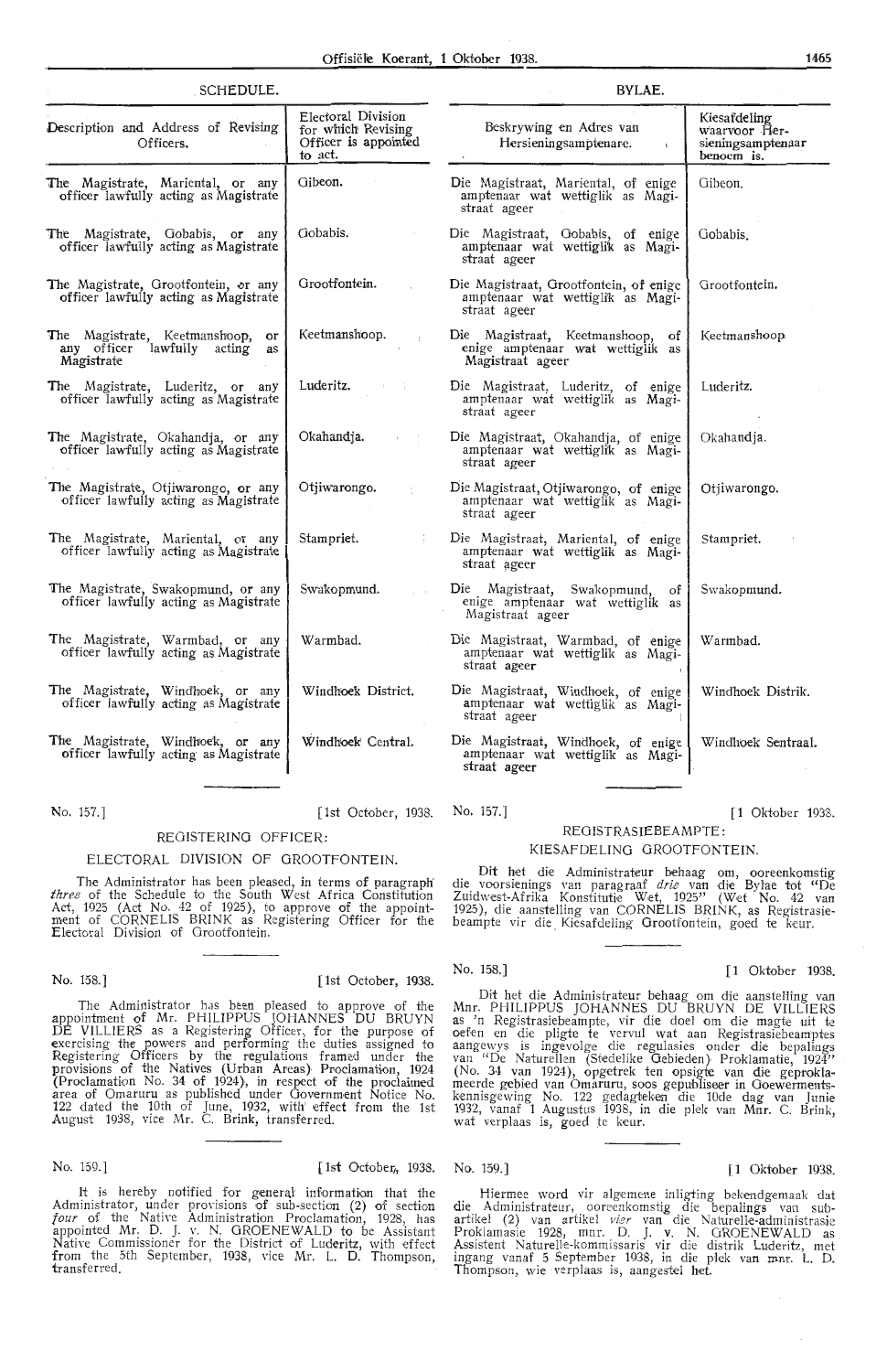The folfowing appointments as Clerks of the Court have been approved:-

REHOBOTH: JACOBUS JOHANNES HUGO MAL-HERBE with effect from the 12th September, 1938, and during the absence of Mr. E. E. Robinson on leave.

KEET MANS HOOP: FREDERIK WILHELM VOGES with effect from the 21st September, 1938, vice Mr. H. P. Gous transferred.

Die volgende aanstellings as Klerke van die Hof is goedgekeur :-

#### REHOBOTH: JACOBUS JOHANNES HUGO MAL-HERBE met ingang vanaf die 12de September 1938, gedurende die afweslgheid van. Mnr. E. E. Robinson op verlof.

KEETMANSHOOP: FREDERIK WILHELM VOGES. met ingang van die 21ste September 1938, **in** die plek van Mnr. H. P. Oous wat verplaas is.

# **General Notices.**

The following is published for general information: $-$ LIST OF FARMS UNDER QUARANTINE AS AT

ANTHRAX.

GROOTFONTEIN: Esere II.

GOBABIS: Siegfeld, Dorka. GROOTFONTEIN: Strydfontein. KEETMANSHOOP: Stampriet. OKAHANDJA: Oviumbo Ost, Montrose. REHOBOTH: Naais, Tsumis Siding. WINDHOEK: Kareol. KARIBIB: Otjimbingwe Reserve.

DOURINE.

OROOTFONTEIN: Bubus 213, Demsboklaagte 2. WINDHOEK: Aukeigas Native Reserve.

J. 0. WILLIAMS,

Senior Veterinary Surgeon.

Windhoek,

loth September, 1938.

#### (No. 62 of 1938.)

Notice is hereby given, in accordance with Section 199 (6) of the Companies Ordinance No. 19 of 1928, that the name of the undermentioned Company has been struck off the REGISTER, and that the said Company shall, upon publication hereof, be dissolved.

H. F. DOWLING,

<sup>1</sup>*Registrar of Companies.* 

Companies Registration Office, Windhoek, 19th September, 1938. **Algemene Kennisgewings.** 

(No. 61 van 1938.)

Die volgende word vir algemene informasie gepubliseer:

L YS VAN PLASE ON DER KW ARANTYN **OP**  10 SEPTEMBER 1938.

MILTSIEKTE.

GROOTFONTEIN: Esere II.

SPONSSIEKTE:

OOBABIS: Siegfeld, Dorka. OROOTFONTEIN: Strydfontein. KEETMANSHOOP: Stampriet. OKAHANDJA: Oviumbo Ost, Montrose. REHOBOTH: Naais, Tsumis Siding. WINDHOEK: Kareol. KARIBIB: Otjimbingwe Reserwe.

#### SLAPSIEKTE.

OROOTFONTEIN: Bubus 213, Oemsboklaagte 2. WINDHOEK: Aukeigas Naturellereserwe.

> J. 0. WILLIAMS, Hoofveearts.

#### (No. 62 van 1938.)

Ooreenkomstig die bepalings van Artikel 199 (6) van die Maatskappye Ordonnansic No. 19 van 1928, word hier- mee kennis gegee <lat die naam van die hierondervermielde Maatskappy van die REGISTER geskrap is, en dat die gemelde Maatskappy by publikasie hiervan, ontbind sal wees.

H. F. DOWLING, *Registrateur van Maatskappye.*  Registrasiekantoor vir Maatskappye, Windhoek, 19 September 1938.

No. 139. Name of Company. Naam van Maatskappy. Nama Development Company (Proprietary) Limited. Date of Registration. Datum van Registrasie. 2.6.1933.

(No. 61 of 1938.)

10TH SEPTEMBER, 1938.

BLACKQUARTER:

Windhoek, 10 September 1938.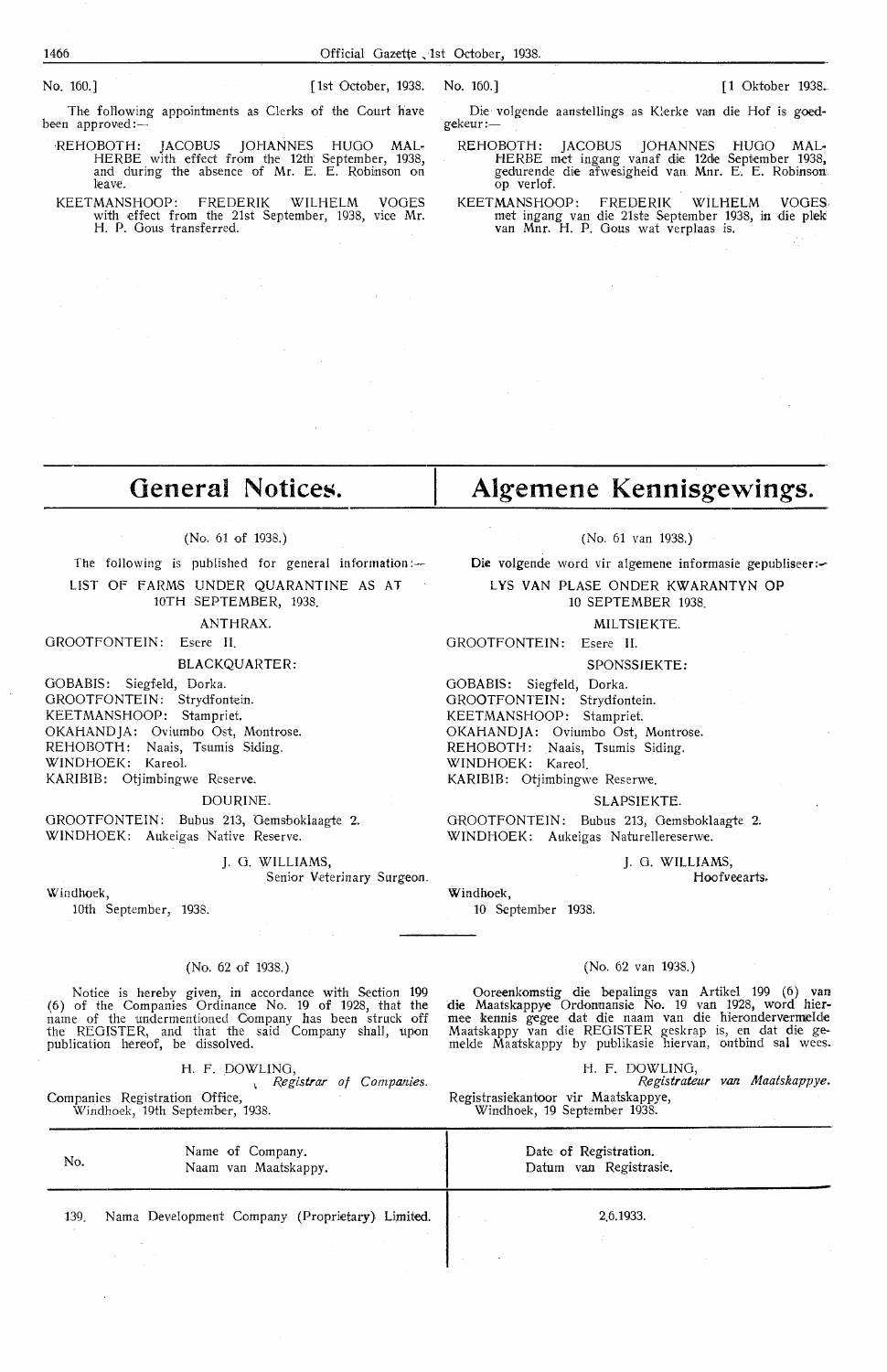#### (No. 63 of/van 1938.}

#### TRADE MARKS. / HANDELSMERKE.

·,UNPAID RENEWAL FEES. (For period ending the 30th September, 1938.)

ONBETAALDE HERNUWINGSFOOIE. **(Vir** tydperk eindigende 30 September 1938.)

No. Name of Proprietor. / **Naam** van Eienaar.

217. George Findlay & Co. Limited.

218. George Findlay & Co. Limited.

Deeds Registry, Windhoek, 30th September, 1938. Registrasie Kantoor van Aktes,

Windhoek, 30 September 1938.

#### (No. 64 of 1938.}

## CO-OPERATIVE AGRICULTURAL SOCIETIES.

It is notified for general information that the name of the undermentioned Co-operative Society has been removed from the Register in terms of Section 52 of the Co-operation Proclamation No. 19 of 1922.

H. F. DOWLING, Windhoek, 22nd September, 1938. Registrar of Co-operative Societies and Companies.

H. F. DOWLING, Registrar of Deeds. Registrateur **van Aktes;** 

#### (No. 64 van 1938.)

#### KOÖPERATIEWE LANDBOUVERENIGINGS

Dit word vir algemene informasie bekend gemaak **dat die** . naam van die hierondervermelde Kooperatiewe Vereniging van die Register geskrap is ooreenkomstig Artikel 52 van die Koöperasie Proklamasie No. 19 van 1922.

Windhoek, 22 September 1938. **H. F. DOWLING,**  Registrateur **van Kooperatiewe** Verenigiings **en .Maatskappye.** 

| No. | Name of Company / Naam van Maatskappy      | Date of Registration<br>Datum van Registrasie | Removed / Geskrap |
|-----|--------------------------------------------|-----------------------------------------------|-------------------|
| 35. | Eendrag Co-operative Agricultural Society. | 6.4.1928.                                     | 17.8.1938.        |
|     |                                            |                                               |                   |

#### (No. 65 of 1938.)

## (No. 65 van 1938.) KOÖPERATIEWE LANDBOUVERENIGINGS

#### CO-OPERATIVE AGRICULTURAL SOCIETIES.

The following particulars in regard to the membership of Co-operative Agricultural Societies are published for general information in acoordance with the provisions of sub-section (3) of section 31 of the Co-operation 'Proclamation, No. 19 of 1922.

Die volgende besonderhede in verband met die lidmaatskap van Koöperatiewe Landbouverenigings word vir alge-<br>mene informasie gepubliseer ooreenkomstig die bepalings van sub-artikel (3) van artikel 31 van die Kooperasie Proklamasie No. 19 van 1922.

"SAAMWERK" OOSTELIKE KOOPERATIEWE LANDBOUVERENIOINO.

*List of members.* - *Lys van Lede* 

| No.             | Naam - Name.                       | Adres - Address.           |                 |
|-----------------|------------------------------------|----------------------------|-----------------|
| 1.              | Michiel Casparus Eksteen.          | Voolsang, P.O. Witvley.    |                 |
| 2.              | Marthinus Coneraad Human.          | Eindpaal, Gobabis.         |                 |
| 3.              | Emil Berndt Leopold von Gerlach.   | Kunemus, P.M.B. Gobabis.   |                 |
| 4.              | Karl Heinz Maria Josef von Kaehne. | Mark-West, P.O. Gobabis.   |                 |
| 5.              | Christian Lodewiekus Meyer.        | Voolsang, P.O. Witvley.    |                 |
| 6.              | Thomas Ignatius Human.             | Gerard, P.O. Witvley.      |                 |
| 7.              | Johannes Casparus Human.           | Toronto, P.O. Steinhausen. | $\sim$          |
| 8.              | Hendrik Jacobus van Wyk.           | Gerard, P.O. Witvley.      | $\sim$ 10 $\pm$ |
| 9.              | Johannes Stephanus Human.          | Westerwald, P.O. Witvley.  |                 |
| 10.             | Erich Robert Karl Mundt.           | Mundtsfarm, P.B. Windhoek. |                 |
| 11.             | Hendrik Reinhardt Fourie,          | Uitspan, P.O. Wityley.     |                 |
| Deeds Registry, | Windhoek, 22nd September, 1938.    | H. F. DOWLING,             |                 |

Registrasie Kantoor van Aktes, Windhoek, 22 September 1938.

Registrar of Co-operative Societies and Companies. Registrateur van Koöperatiewe Verenigings en Maatskappye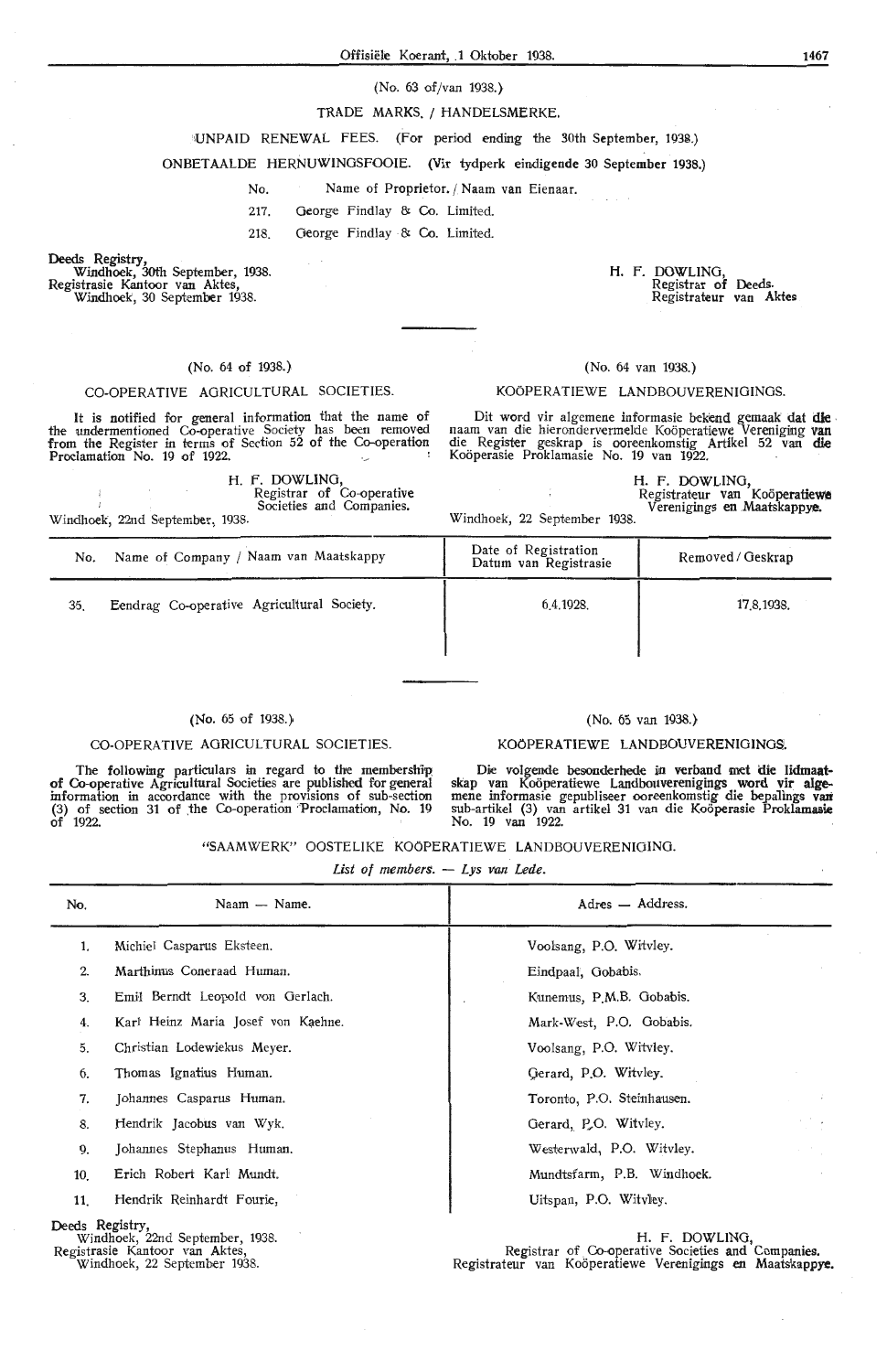#### (No. 66 of 1938.)

Notice is hereby given that I have appointed JOHANNES JACOBUS RABIE to be Deputy Sheriff of and for the Magisteriat District of Rehoboth with effect from the 14th day **of** September, 1938, vioe Robert Paul Loftus Owen.

> **J.** Mc.I. M. COMMAILLE, Sheriff of South West Africa.

Windhoek,

19th September, 1938.

#### (No. 66 van 1938.)

Hiermee word bekendgemaak dat ek JOHANNES JACOBUS RABIE as Onderbalju van en vir die Magistraatsdistrik Rehoboth, met ingang vanaf 14 September 1938, in die plek van Robert Paul Loftus Owen, aangestel het.

J. Mc.I. M. COMMAILLE,

Batju van Suidwes-Afrika.

19 September 1938.

Windhoek,

# **Advertisements.**

#### ADVERTISING IN THE OFFICIAL GAZETTE OP. SOUTH WEST AFRICA.

The *Official Gazette* will be published on the 1st and 15th day of each month; in the event of either of those days falling on a Sunday or Public Holiday, the *Gazette* will be published on the next succeeding working day.

2. Advertisements for insertion in the *Gazeite* must be delivered at the office of the Secretary for South West Africa (Room 4, Government Buildings, Windhoek} in the languages in which they are to be published, not later than 4.30 p.m.<br>on the *ninth* day before the date of publication of the Gazette in which they are to be inserted.

3. Advertisements will be inserted in the *Gazette* after **tlie** official matter or in a supplement to th•e *Gazette* at **th'e** discretion of the Secretary.

4. Advertisements will be published in the *Official Gazette* in the English, Dutch or German languages; the necessary translations must be furnished by the advertiser<br>or his agent. It should be borne in mind however, that the Oerman version of the *Gazette* is a translation only and not the authorised issue.

5. Only legal advertisements are accepted for publication in. the *Official Gazetl2,* and are subject to the approval of the Secretary for South West Africa, who can refuse to accept or decline further publication of any advertisement.

6. Advertisements should as far as possible be typewritten. Manuscript of advertisements should be wrlijen on **one** side of the paper only, and all proper names plainly inscribed; in the event of any name being incorrectly printed as a result of indistinct writing, the advertisement can only as a result of indistinct writing, the advertisement can only be republished on payment of the cost of another insertion.

7. The Subscription for the *Official Gazette* is 20/- per **annum,** post free in this Territory and the Union of South **Africa** obtainable from Messrs. John Meinert Ltd., Box 56, Windhoek. Postage must be prepaid by Overseas subscribers. **Single** copies of the *Gazette* may be obtained either from **Messrs.** Jol:rn Meinert Ltd., Box 56, Windhoek, or from the Secretary for South West Africa at the price of 1/- per copy.

The charge for the insertion of advertisements other than the notices mentioned in the succeeding paragraph is at the rate of 7 /6 per inch single column and 15/- per inch' double column, repeats half price. (Fractions of an inch to be reckoned an inch.)

Notices to Creditors and Debtors in the estates of deceased persons and notices of executors concerning liquidation accounts lying for inspection, are published in schedule form at 12/- per estate.

10. No advertisement will be inserted unless the charge is prepaid. Cheques, drafts, postal orders or money orders must be made payable to the Secretary for South West **'Africa.** 

# **Advertensies.**

 $\sim 10^{-1}$  km

 $\sim 10^{-1}$  .

#### ADVERTEER IN DIE OFFIS!ELE KOERANT **VAN**  SUIDWES-AFRIKA.

1. Die *Offisiele K oerant* sa:l op die lste en 15de van elke maand verskyn; ingeval een van hi-erdie dae op 'n Sondag op Publieke Feesdag val, dan verskyn die Offisiële *K,oerant* op die eersvolgende werkdag.

2. Advertensies wat in die Offisiële Koerant geplaas moet word moet in die taal waarin hulle sal verskyn ingehandig word aan die kantoor van die Sekretaris vir Suidwes-A frika (Kamer 4, Regerings-Geboue, Windhoek) nie later as 4.30 n.m. op die neende dag voor dte datum van ver- skyning van die *Offisiele Koerant* waarin di,e advertensies moet geplaas word nie.

3. Advertensies word in die *Offisiele Koerant* geplaas agter die offisiële gedeelte, of in 'n ekstra blad van die *K.oerant,* soos die Sekretaris mag goedvind.

4. Advertensies word in die Offisiële Koerant gepubliseer in die Engelse, Afrikaanse en Duitse tale; die nodige vertalinge moet deur die adverteerder of sy agent gelewer word. Dit moet onthou word dat die Duitse teks van die *Otfisiele Koerant* slegs 'n vertaling is, en nie die geoutoriseerde uitgawe is nie.

5. Slegs wetsadvertensies word aangeneem vir publikasie in die *Offisiele Koerant,* en hulle is onderworpe aan die goedkeuring van die Sekrefaris vir Suidwes-Afrika, wat die aanneming of verdere publikasie van 'n advertensie mag weier.

6. Advertensies moet sover as moontlik op die masjien geskryf wees. Die manuskrip van advertensies moet slegs op een kant van die papier geskryf word, en alle name moet duidelik wees; ingeval 'n naam ingevolge onduidelike handskrif foutief gedruk word, dan kan die advertensies slegs dan weer gedruk word as die koste van 'n nuwe opneming betaal word.

7. Die jaarlikse intekengeld vir die *Offisiele Koerant*  is 20/-, posvry in hierdie Gebied en die Unie van Suid-Afrika, verkrygbaar van die here John Meinert, Bpk., Posbus 56, Windhoek. Posgeld moet vooruit betaal word deur oorseese<br>intekenaars. Enkele eksemplare van die Offisiële Koerant is verkrygbaar of van die here John Meinert, Bpk., Posbus 56, Windhoek, of van die Sekretaris vir Suidwes-Afrika, teen die prys van 1/- per eksemplaar.

8. Die koste vir die opname van advertensies, behalwe die kennisgewings, wat in die volgende paragraaf genoem is, is teen die tarief van 7/6 per duim enkel kolom, en 15/-<br>per duim dubbel kolom, herhalings teen half prys. (Gedeeltes van 'n duim moet as 'n volle duim bereken word.)

9. Kennisgewings aan krediteure en debiteure in boedels van oorlede persone, en kennisgewings van eksekuteurs<br>betreffende likwidasie-rekenings, wat vir inspeksie lê, word in skedule-vorm gepubliseer teen 12/- per boedel.

10. Geen advertensie sal geplaas word nie, tensy die koste vooruit betaal is. Tjeks, wissels, pos- of geldorders moet betaalbaar gemaak word aan die Sekretaris vir Suidwes-Afrika.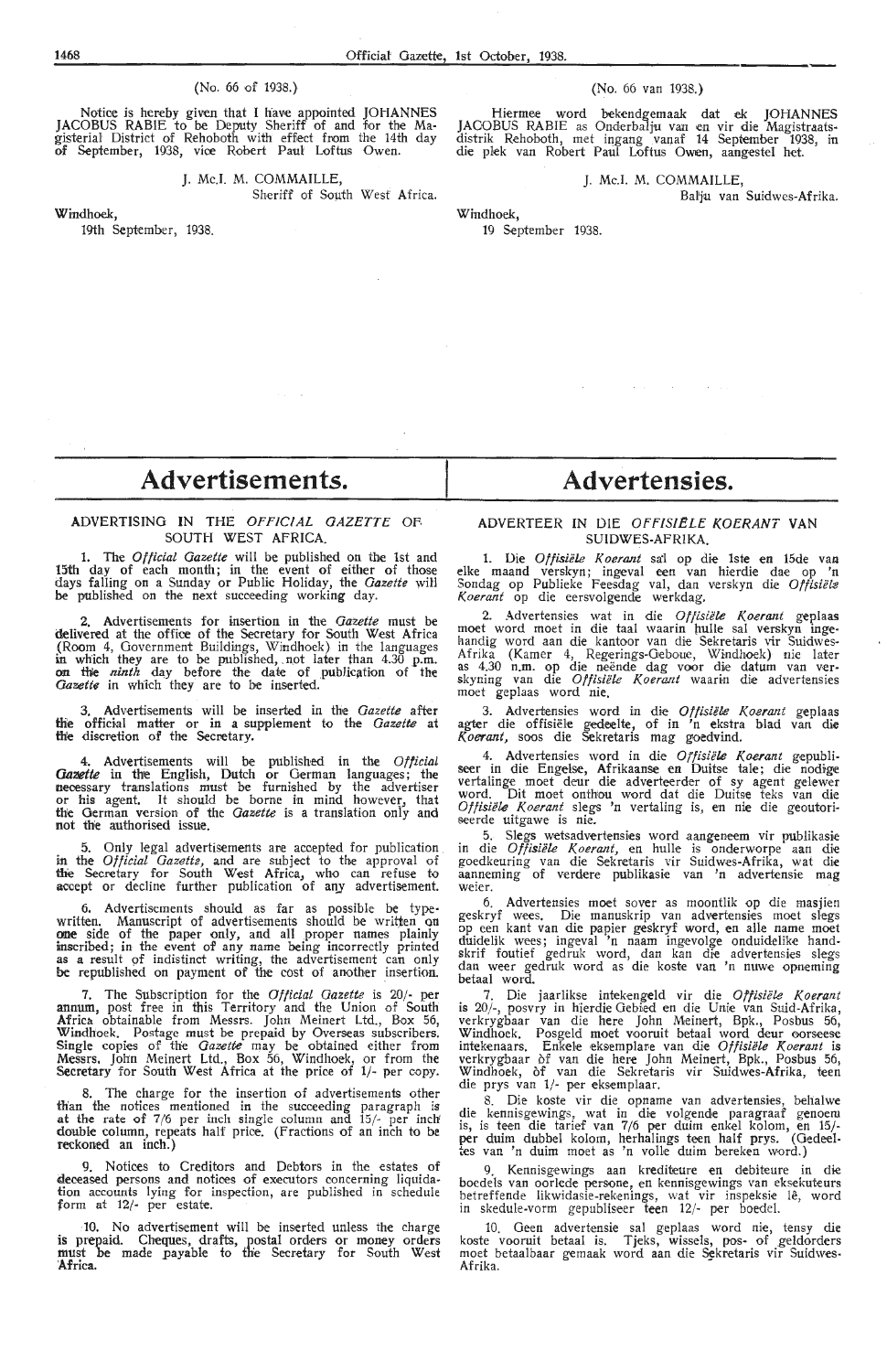NOTICES OF TRUSTEES AND ASSIGNEES. Pursuant to Section *ninety-six*, Sub-section (2), of the Insolvency Ordinance, 1928.

Notice is h'ereby given that the liquidation acoounts and plans of distdbution or/and contribution in the **Estates**  mentioned in the subjoined Schedule will lie open at the offices therein mentioned for a period of fourteen days, **or**  such longer period as is therein stated, from the date mentioned in the Schedule or from the date of publication hereof, whichever may be later, for inspection by creditors.

KENNISGEWING VAN KURATORS EN BOEDELBEREDDERAARS. Ingevolge artikel *ses-en-neentig,* onderartikel (2) van die Insolvensie-Ordonnansie 1928.

Kennis word hiermee gegee, dat die likwidasierekenings en state van distribusie of/en kontribusie in die boedels, vermeld in aangehegte Bylae, vir inspeksie deur skuldeisers in die vermelde kantore, gedurende 'n tydperk van veertien dae of soveel langer, soos daarin vermeld, vanaf die datum, in die Bylae vermeld, of vanaf die datum<br>van publikasie hiervan, watter datum die laaste mag wees, sal lê.

Form. No. 6 / Form. No. 6. SCHEDULE. - BYLAE.

| No. of<br>Estate<br>No. van | Name and Description of Estate<br>Naam en Beskrywing van Boedel | Description of Account<br>Beskrywing<br>van Rekening | Offices at which Account<br>will lie open<br>Kantore waar Rekening vir<br>inspeksie sal lê |                          | Datum vanaf wan-<br>neer Rekening vir<br>inspeksie sal lê<br>Date from which<br>Account will lie<br>open |
|-----------------------------|-----------------------------------------------------------------|------------------------------------------------------|--------------------------------------------------------------------------------------------|--------------------------|----------------------------------------------------------------------------------------------------------|
| Boedel                      |                                                                 |                                                      | Master<br>Meester                                                                          | Magistrate<br>Magistraat | From/Van                                                                                                 |
| Vol. 102                    | Insolvent Estate of<br>Hirsch & Heintze                         | Supplementary<br>Liquid. and Distrib.<br>Account     | Windhoek                                                                                   | Okahandia                | 4th Oct., 1938                                                                                           |

DEEDS REGISTRIES ACT<br>(Union) No. 13 **of** 1918, as applied to South West Africa by Proclamation No. 8 of 1920.

APPLICATION FOR REGISTRATION OF CHANGE OF NAME.

The following is a copy of an application for the registration of a change of name in connection with certain Deeds registered in the Deeds Registry at Windhoek, which' has been lodged with me.

All persons having any objection to the application are hereby required to lodge the same in writing with me on or before the 22nd day of October, 1938.

H. F. DOWLING, Registrar of Deeds, Windhoek.

Deeds Registry, Windhoek, 31st August, 1938.

Sir,

FARM HAMMERSTEIN, MALTAHOHE,<br>27th August, 1938.

27th August, 1938.

In terms of section 46 of Act No. 13 of 1918 (Union) as applied to South West Africa by Proclamation No. 8 of 1920, we, the undersigned, MARTINUS PETRUS JOHANNES ALBERTUS KOETZEE, his wife SUSANNA JOHANNA KOETZEE (born WIESE); JACOB JACOBUS KOETZEE, his wife CATARINA CHRISTINA KOETZEE (born NIEU-WOUDT); HENDRIK JOHANNES FRANCOIS KOETZEE and his wife ALETTA SOPHIA KOETZEE (born PRE-TORIUS), do hereby make known that we have changed the spelling of our surname from KOETZEE to COETZEE by which name we shall from this day be known. AND we have the honour to request you to amend all such' Deeds registered in the Deeds Office at Windhoek, as may be affected by this change.

We have the honour to be, Sir,

Your obedient servants,

M. P. J. A. KOETZEE and his Wife S. **J.** KOETZEE. J. J. KOETZEE and his Wife C. C. KOETZEE. H. J. F. KOETZEE aricl his Wife **A.** S. KOETZEE.

To the Registrar of Deeds,

Deeds Office, Windhoek.

#### NOTICE.

In terms of section 74 of the Imperial Mining Ordinance for German South West Africa of the 8th August, 1905, as amended, it is hereby notifred that Max Richard Schettl!er of Usakos, as the registered owner of the Base Mineral Mining; Area MUBIB I, situated on the farm Etusis No. 75 in the district of Karibib, has abandoned all his rights and title<br>to this area as from the 1st October, 1938.

The ground will be open for pegging as from the date of publication hereof in the *Official Gazette*.

#### J. F. SCHROEDER,

Windhoek, Mining Authority.

Windhoek,<br>19th September, 1938.

#### NOTICE.

Whereas in terms of sub-section (1) of section 66 of the Imperial German Mining Ordinance for German South West Africa, as amended, a notice was published in *Official Gazette* No. 754 of the 15th July, 1938, calling upon GEORG SCHUETZE of Omaruru and CARL RAUPERT of Windhoek as registered owners, to pay the outstanding Ciaim Tax in respect of the base mineral Mining Areas TECKLENBURG<br>I—VI, situated near Uis on Government ground in the district of Omaruru within two months from the date of the said notice, and whereas the said outstandings have not been paid up to the present date, being a period of more than two months from the date of the said publication, now therefore in terms of the powers in me vested by sub-section (2) of section 66 of the said Ordinance, amended as aforesaid, I do hereby declare all rights to these areas forfeited as from this date.

Dated at Windhoek this 17th' day of September, 1938.

J. F. SCHROEDER,

Mining Authority.

#### NOTICE

is hereby given that fourteen (14) days after the date of publication hereof application will be made to the Licensing<br>Court for the District of Keetmanshoop for the transfer of<br>the Motor Garage Licence held by ELIA SILBER in respect<br>of the premises on Erf No. 153 in the Township hoop, to JAMES ROBERT ARCHER.

OLIFF & KEY,

Attorneys to the Parties.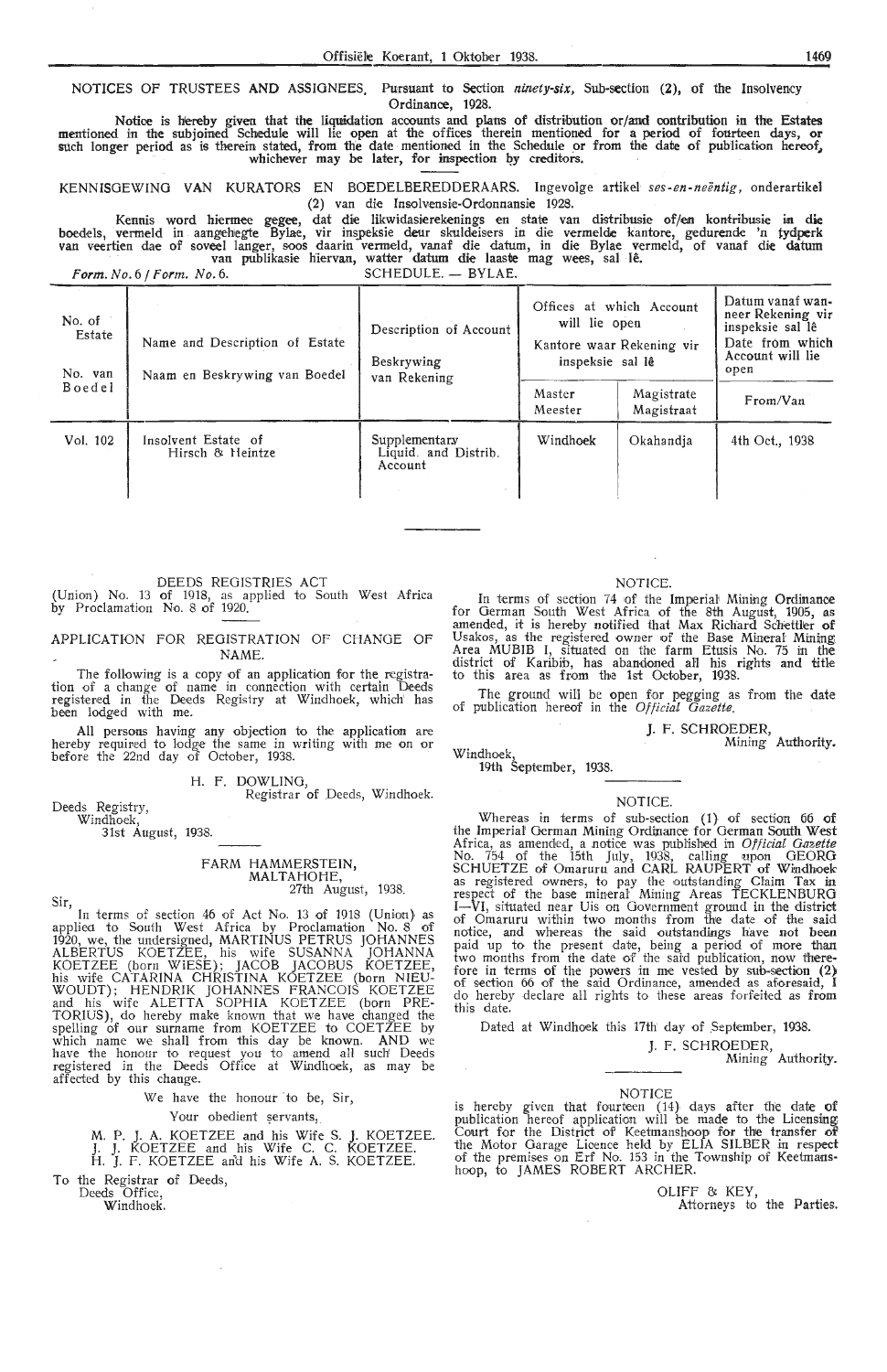#### ELECTION OF EXECUTORS AND TUTORS.

The Estates of the persons mentioned in the attached schedule being unrepresented, notice is hereby given to<br>the surviving spouse (if any), next-of-kin, legatees, and creditors, and—in cases where the meeting is convened f election of Tutors-to the paternal and maternal relatives of the minors, and to all others whom these presents may concern, that meetings will be held in the several Estates at the times, dates, and places specified for the purpose of selecting some person or persons for approval by the Master of the High Court of South West Africa as fit and proper to be by him appointed Executors or Tutors, as the case may be. Meetings at Windhoek will be held before<br>the Master, and in other places before the Magistrate. J. McI. M. COMMAILLE,

*Master of tlie High Court of South West Afrie,a.* 

#### VERKIESING VAN EKSEKUTEURS EN VOOGDE.

Aangesien die Boedels van die persone, vermeld in die aangehegte lys, nie verteenwoordig is nie, word hier-<br>mee kennis gegee aan die nagelate eggenoot (as daar een is) erfgename, legatarisse en skuldeisers, en—in gevalle w lende boedels op die vermelde tye, datums en plekke gehou sal word vir die doel om 'n persoon Qf persone **te**  kies vir goedkeuring van die Meester van die Hooggeregshof van Suidwes-Afrika as geskik en bekwaam om deur hom as<br>eksekuteurs of voogde, soos die geval mag wees, aangestel te word. Byeenkomste te Windhoek word voor die Mee

*Meester van die Hooggeregshof van* **S.W.-Afri/uJ..** 

 $SCHFDULE = BVLAE$ 

| Registered<br>Number<br>of Estate<br>Geregistr.<br>Nommer<br>van Boedel | Name of the Deceased<br>Surname<br>Naam van Oorledene<br>Famielienaam | Christian Name<br>Voornaam | Occupation<br>Beroep | Date and Place<br>of Death<br>Datum en plek<br>van oorlyde | Date and Time<br>of Meeting<br>Datum en tyd!<br>van byeenkoms | Place<br>of Meeting<br>Plek van<br>byeenkoms | «Meeting Con-<br>vened for<br>election of<br>Byeenkoms.<br>belê vir ver-<br>kiesing van |
|-------------------------------------------------------------------------|-----------------------------------------------------------------------|----------------------------|----------------------|------------------------------------------------------------|---------------------------------------------------------------|----------------------------------------------|-----------------------------------------------------------------------------------------|
| 2277                                                                    | Trimble                                                               | Thomas Eduard              | Stock Farmer         | 5th Sept., 1938,<br>Outio                                  | Wednesday,<br>12/10/38<br>$10$ a m.                           | Outio                                        | Executor<br>Dative                                                                      |

#### PROCLAMATION OF ROAD.

#### DISTRICT OKAHANDJA

In terms of section 7 (c} of Ordinance No. 7 of 1937 I hereby give notice that it appears to me desirable **that** the road described in the schedule hereto be proclaimed **a** . public road, and I hereby call upon all interested persons who may object to such proclamation to lodge their objections with me in writing within two months from the date of publication hereof.

Dated at Okahandja, this 15th day of June, 1938.

F. R. STAPLES,

Magistrate.

#### SCHEDULE.

The road, approximately half a mile in length, running in a Northerly direction from a point on District Road No. 74 near the homestead on the farm Hiittenhain No. 34 in the district of Okahandja to a point on the main Okahandja-Otjiwarongo road (Main Road No. 6) approximately 75 yards to the East of the concrete crossing receatly constructed on the said main road on the same farm, Hüttenhain No. 34.

#### **NOTICE**

is hereby given that the First and Final Liquidation Account in the matter of

WINDHOEKER BEROWERKS OESELLSCHAFT (PTY), LTD., IN VOL. LIQUIDATION

No. C.P. 93, will lie for inspection of all interested persons at the Office of the Master of the High Court, Windhoek, for a period of fourteen days, reckoned from 4th October, 1938, after the expiration of which' period, should no objections be lodged thereto, the account will be duly confirmed.

Windhoek,

P.O. Box 18.

E. WORMS

#### Liquidator.

#### PROKLAMEER VAN PAD.

#### DISTRIK OKAHANDJA.

In terme van Artikel 7 (c), van Ordonnansie No. 7 van 1938 gee ek hiermee kennis dat dit wenslik is om die pad soos beskrywe in die bylae hiervan as 'n publieke pad te verklaar, en al1e belanghebbendes wat beswaar daarteen mag hê word hiermee versoek om hulle besware by my skriftelik in te dien binne 'n tydperk van twee maande vanaf die datum van publikasie hiervan.

Gedateer te Okahandia, hierdie 15de dag van Junie 1938.

F. R. STAPLES Magistraat.

BYLAE.

Die pad, ongeveer 'n half myl lank, wat loop in 'n noordelike rigting van 'n punt op Distrikspad No. 74 naby die opstal van die plaas Hüttenhain No. 34 in die Distrik Okahandja na 'n punt op die hoof Okahandja-Otjiwarongo pad (Hoofpad No. 6) ongeveer 75 tree aan die oostekant van die beton oorgang onlangs gebou op die voormelde hoof pad op genoemde plaas Hüttenhain No. 34.

#### NOTICE OF INTENTION TO APPLY FOR REHABILITATION

Be pleased to take Notice that Applicaion will be made in terms of section 108 (2a) of Ordinance No. 7 of 1928 to the High Court of S.W.A. on Monday, the 14th November, 1938, at 9 o'clock in the forenoon or soon thereafter as Counsel can be heard for the rehabilitation of KARL ROBERT HELM, a farm manager of farm Naribis in the District of Outjo, whose Estate was placed under sequestration by Order of the High Court of S.W.A. dated the 16th February, 1931, and whose Trustee's First and Final Liquidation and Contribution Account was confirmed by the Master of the High Court of S.W.A. on the 28th August, 1937.

Signed at Otjiwarongo, on the 24th September, 1938.

W. 0. L. ENOLINO,

Attorney for Applicant.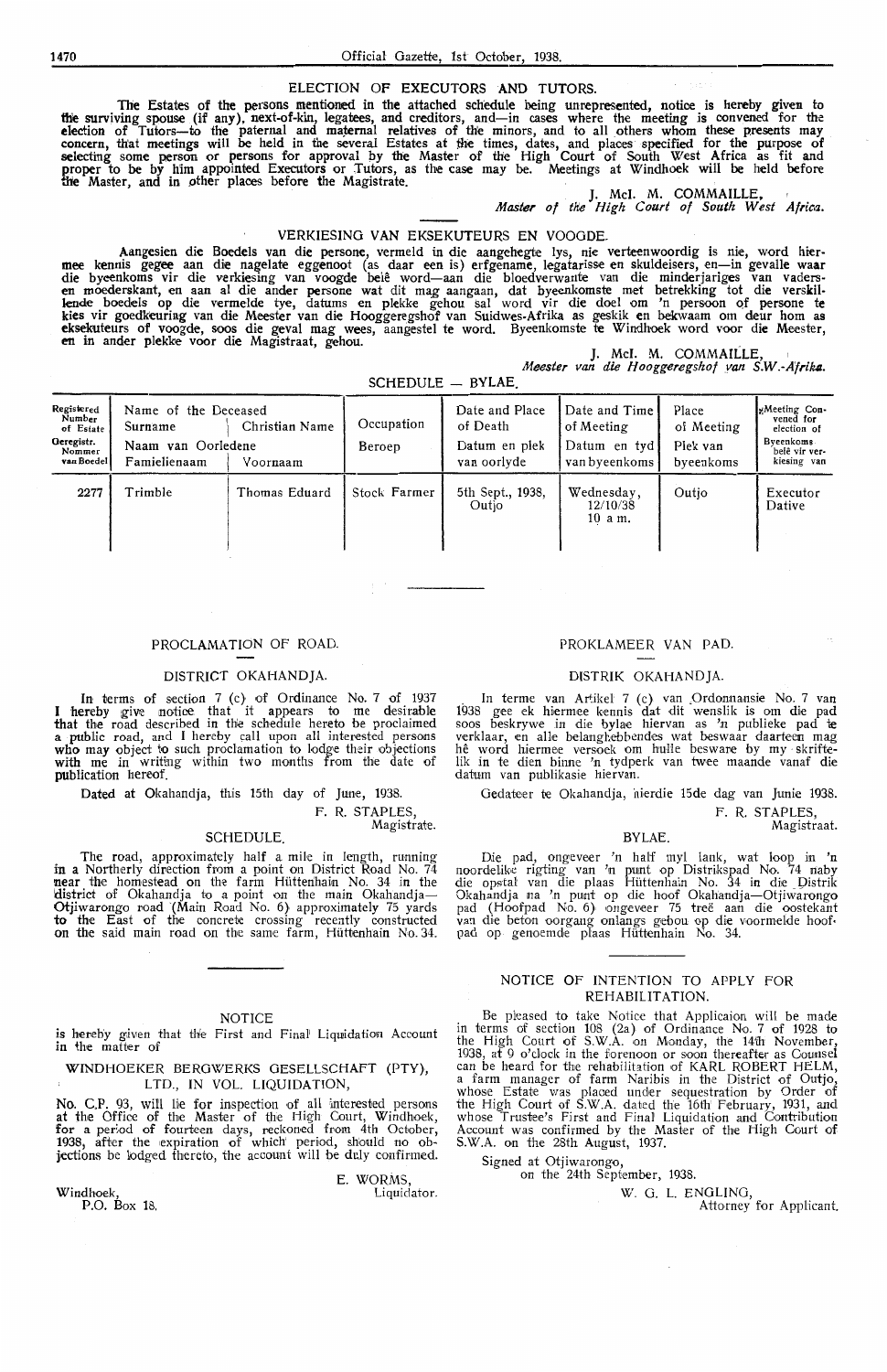#### MOTOR CARRIER TRANSPORTATION, S.W. AFRICA. - MOTORTRANSPORT, SUIDWES-AFRIKA.

The undermentioned applications for motor carrier certificates are published in terms of sub-section 1 of section 13 **of** the Motor Carrier Transportation Act, and sub-section (2) **of** regulation 2.

Written representations (in duplicate) in support of, or in opposition to, such applications must be made to the Board or local board concerned within ten days from the date of this publication.

Die onderstaande aansoeke om motortransportsertifikate word kragtens sub-artikel 1 van artikel 13 van die Motortransportwet, en sub-artikel 2 van regulasie 2 gepubliseer.

Skriftelike vertoe (in duplikaat) tot ondersteuning of hestryding van hierdie aanooeke moet binne tien dae \f'anaf die datum van hierdie publikasie aan die Raad of betrokke plaas-<br>like raad gerig word.

| No. of<br>application. | Name of applicant.                                                                | Nature of proposed motor<br>carrier transportation and<br>number of vehicles.                                     | Points between and routes over, or area<br>within which the proposed motor carrier<br>transportation is to be effected.                                                                                                                                                                                                                  |
|------------------------|-----------------------------------------------------------------------------------|-------------------------------------------------------------------------------------------------------------------|------------------------------------------------------------------------------------------------------------------------------------------------------------------------------------------------------------------------------------------------------------------------------------------------------------------------------------------|
| No. van<br>aansoek.    | Naam van applikant.                                                               | Aard van<br>voorgestelde<br>motortransport en getal<br>voertuie.                                                  | Plekke waartussen en roetes waaroor, of<br>die gebied waarin die voorgestelde motor-<br>transport gedryf sal word.                                                                                                                                                                                                                       |
|                        | Local Road Transportation Board, Windhoek.<br>Plaaslike Padvervoerraad, Windhoek. |                                                                                                                   |                                                                                                                                                                                                                                                                                                                                          |
| No. 38/69              | W. M. R. Enslin,<br>Otjiwarongo.                                                  | All classes of goods and<br>passengers. / Alle soorte<br>goedere en passasiers<br>1 lorry. $/$ 1 lorrie.          | Farms/Plase 277, Weltevrede, Okarutuo<br>Blok, 267, 274, Bospoort, v.d. Merwe, 259, 260, 263, 270, 255, 271, 272, 273,<br>252, 251, 253, 254, 250, 225, 224, 226,<br>228, 227, 249, 248, 243, 217, 216, 236,<br>235, 215, 218, 219, 214, 213, 207, 212,<br>204, 202, 207, 200, 199, 203, via/oor<br>Omburuso, dist. Okahandja, 210, 209. |
| No. 38/71              | H. J. W. Schmitz,<br>Otjiwarongo.                                                 | do.<br>$1.1\%$                                                                                                    | Farms/Plase 291, 340, 334, 332, W. E. N.<br>Reserve, 391, 393, 387, 388, 390, 389,<br>283, 288, 316.                                                                                                                                                                                                                                     |
| No. 38/73              | H. König,<br>Usakos.                                                              | do.                                                                                                               | Village Management Board/Dorpsbestuurs-<br>raad Usakos.                                                                                                                                                                                                                                                                                  |
| No. 38/74              | A. Fassbender,<br>Gobabis.                                                        | do.<br>$\mathbb{R}^n$ .                                                                                           | Gobabis, Kranz, Karlsruh, Otjimukandi,<br>Harzburg, Bassingthwaighte, Ombu<br>Ondana, Hinterland, Helder, Owingi,<br>Okaruzumuize, Okamukaru, Otjimanga,<br>Okatjomboa, Van Zyl, Cook, Combumbi,<br>Okatjongora, Dalmuta, Mimosa, 242,<br>Travena, Arcadia, Waldhohe, Anderssen,<br>Coetzee, Du Plessis, Epukiro, Gobabis.               |
| No. 38/76              | Henry Page,<br>Windhoek.<br>$1.1\%$                                               | All classes of goods./<br>Alle soorte goedere.<br>1 lorry. $\bar{}/$ 1 lorrie.                                    | Windhoek Municipality / Munisipaliteit.                                                                                                                                                                                                                                                                                                  |
| No. 38/78              | J. Wohler,<br>Otjiwarongo.                                                        | All classes of goods and<br>passengers. / Alle soorte<br>goedere en passasiers<br>1 lorry. $\pi$ 1 lorrie.        | Otjiwarongo District / Distrik.                                                                                                                                                                                                                                                                                                          |
| No. 38/79              | Willem Sumeib,<br>Otjiwarongo.                                                    | All classes of goods and<br>passengers. / Alle soorte<br>goedere en passasiers.<br>1 lorry. $\frac{1}{1}$ lorrie. | Otjiwarongo District / Distrik.                                                                                                                                                                                                                                                                                                          |
| No. 38/80              | A. J. Visser,<br>Kalkfeld.                                                        | do.                                                                                                               | Kalkfeld, Okaue Suid, 108, 92, 94, 105,<br>106, 119, 120, 121, 134, 115, 116, 112,<br>111, Kalkfeld.                                                                                                                                                                                                                                     |
| No. 38/81              | D. J. M. Marais,<br>Otjiwarongo.                                                  | do.                                                                                                               | Waverley, 347, Hoases, 16, Otjiwarongo.                                                                                                                                                                                                                                                                                                  |
| No. 38/82              | J. G. H. Gessner,<br>Otjiwarongo.                                                 | do.                                                                                                               | Otjiwarongo, 350, 22, 32, 40, 31, 23, 24, 25,<br>Otjiwarongo.                                                                                                                                                                                                                                                                            |
| No. 38/83              | H. H. Kurz,<br>Kalkfeld.                                                          | do.                                                                                                               | Kalkfeld, 49, 48, 50, 52, 57, 55, 38, 35,<br>33, 58, 34, 39, 47, 294, Kalkfeld.                                                                                                                                                                                                                                                          |
| No. 38/84              | D. C. du Toit,<br>Otjiwarongo.                                                    | do.                                                                                                               | Grosvenor 346, 12, 15, Otjiwarongo.                                                                                                                                                                                                                                                                                                      |
| No. 38/85              | K. Leisse,<br>Otjiwarongo.                                                        | All classes of goods and<br>passengers. / Alle soorte<br>goedere en passasiers.<br>2 lorries. / 2 lorries.        | Otjiwarongo, 313, 152, 156, 161, 381, 163,<br>175, 176, 180, 179, 178, 177, 378, 379,<br>385, 386, 385, 387, 388, 163, 381, 162,<br>Langverwag, Eendrag, Langverwag,<br>156, 152, 154, 143, 130, 129, 169, 129,<br>130, 143, 144, 314, 312, 313, Otjiwarongo.                                                                            |
| No. 38/86              | C. J. van Tonder,<br>Otjiwarongo.                                                 | All classes of goods and<br>passengers. / Alle soorte<br>goedere en passasiers.<br>1 lorry. $/$ 1 lorrie.         | $(1)$ Uitsig 364, 358, 5.<br>$(2)$ 359, 356, 360, 362, 361, 324, 323, 322,<br>320, Doornlaagte, Otjiwarongo.                                                                                                                                                                                                                             |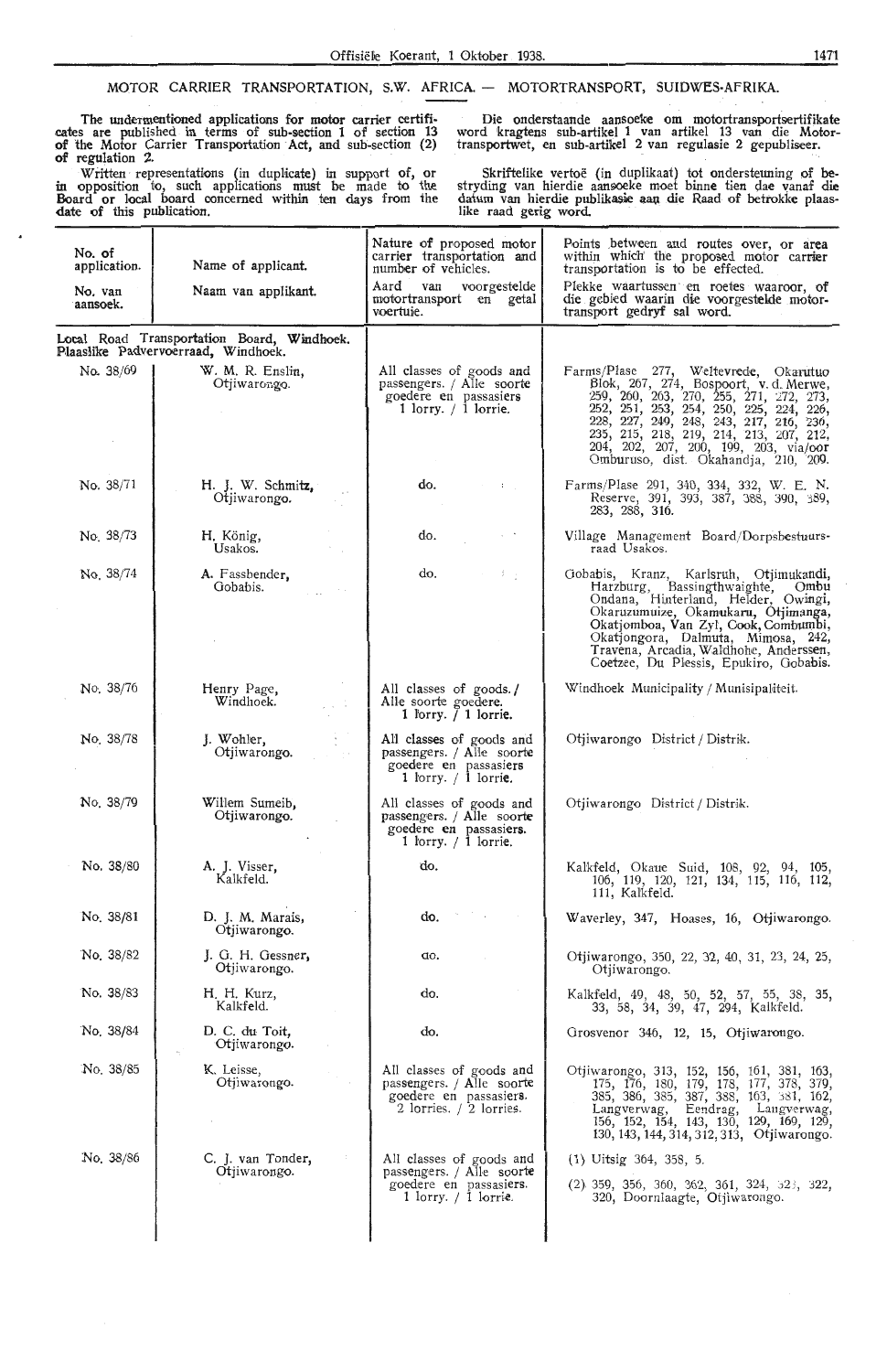#### NOTICE.

Notice is hereby given that I h'ave decided:-

(1) To prodaim the new public roads as defined in • Schedule "A" annexed hereto.

- (2} To deviate the Public roads as defined and to the extent set forth in Schedule "B" annexed hereto.
- (3) To clos,e the mad described as District Road No. 3 in Proclamation . No. 5 of 1931 and to proclaim the road as defined in Schedule ''C", annexed hereto, in place thereof.
- (4) To close the road described as District Road No. 7 in Proclamation No. 5 of 1931 and to proclaim the road as defined in Schedule "D", annexed hereto-, in place thereof.
- (5) To close the road described as District Road No. 6 in Proclamation No. 5 of 1931.

All interested persons are called upon to lodge their objections with me in writing within two months after the last publication hereof. R. N. FULLER,

Outjo,

#### SCHEDULE "A".

#### (1) *District Road No.* 9.

From the Township of Outjo in an easterly direction over the farms Kauas No. 130, the Outjo Townlands No. 193, the south-western corner of Farm No. 278 and National No. 129; thence in a north-easterly direction over the farms Arubes Ost No. 177 and Oamkarab No. 176 to the gate on the boundary between the farms Gamkarab No. 176 and Karachas No. 185: thence in a south-easterly direction over the farms Karachas No. 185, Woodholme No. 202, Wembley No. 203 and Kenilworth No. 204 to a point on the Otjiwarongo district boundary.

(2) *District Road No.* 10.

From a point on Main Road No. 3 on the farm Otjovasandu No. 183 near the homestead on the said farm in a westerly direction over the farms Otjovasandu No. 183, Boskop No. 235, Buschberg No. 234, Onduri No. 233 and Portion A of farm Chaudamas No. 33 to connect with District Road No. 8 near the homestead on the last mentioned farm.

#### SCHEDULE "B".

#### *Description of Road.*

( 1} The road described as Main Road No. 2 in Proclamation No. 5 of 1931.

(2} The road described as Main Road No. 2 in Proclamation No. 5 of 1931.

(3) The road describ<br>• ed as District Road No.<br>• 4 in Proclamation No. of 1931.

*Extent of Deviation.* 

From a point on Main Road No. 2 near the homestead on farm Hohenfelde No. 41 in a northwesterly direction over the farms Hohenfelde No. 41, Westfalen No. 245, Lusthof No. 243, Hirabis No. 31 and Cauas-Okawa No. 30 to re- connect wHh Main Road No. 2 near the homestead on the lastmentioned farm.

From a point on Main Road No. 2 on the farm Goreis No. 122 where it meets District Road No. 1 in a westerly direction along District Road No. 1 to the gate on the boundary between the farms Goreis No. 122 and Kleinbegin No 117, thence in a north-westerly direction over the farms Kleinbegin No. 117 and Transvaal No. 51 to reconnect with Main Road No. 2 at the gate on the boundary between the farms Transvaal No.<br>51 and Chamkubis No. 36.

From a point on District Road No. 4 at the gate on the boundary between the farms Saalburg No. 157 and Palafontein No. 158 in a south-western direction over the farms Saalburg No. 157, Jutland No. 156 and Ombindi Karambi No. 155 to a point on the Otjiwarongo district boundary.

## SCHEDULE "C"

From a point on District Road No. 9 (as defined in item  $(1)$ , schedule "A", hereto,) at the gate on the boundary between the farms Gamkarab No. 176 and Karachas No. 185, proceeding in a north-easterly direction over the farms Gamkarab No. 176, Hopewell No. 240, Meyerton No. 175, Klein Huis No. 174 and Aruchab No. 194 to a point on the Grootfontein district boundary

#### **KENNISGEWING**

Kennis word hiermee gegee ooreenkomstig artikel 7 (1) (c) van Ordonnansie No. 7 van 1937 dat ek besluit het om:-

- (1) Die nuwe publieke paaie soos omskrywe in Bylae "A" hiervan te proklameer.
- (2} Die publieke paaie te verle soos omskrywe in Bylae "B" hiervan.
- (3) Die pad beskrywe as Distrikspad No. 3 in Prokfamasie No. 5 van 1931 te sluit en die pad soos omskrywe in Bylae "C" hiervan te proklameer in plek daarvan.
- (4) Die pad beskrywe as Distrikspad No. 7 in Proklamasie No. 5 van 1931 te sluit en die pad soos omskrywe<br>in Bylae "D" hiervan in plek daarvan te proklameer.
- (5) Die pad beskrywe as Distrikspad No. 6 in Proklamasie No. 5 van 1931 te sluit.

Alle belanghebbende persone word versoek om hulle be-<br>sware skriftelik by my in te dien binne twee maande vanaf datum van die laaste publikasie hiervan.

Outio

Magistrate.

#### BVLAE  $(4)$ "

(1) *Distrikspad No .* 9.

Vanaf die dorp Outjo in 'n oostelike rigting oor die plase Kauas No. 130 die Outjo Dorpsgronde No. 193, die suidwestelike hoek van Plaas No. 278, en National No. 129; vandaar in 'n noordoostelike rigting oor die plase Arubes<br>Ost No. 177 en Gamkarab No. 176 na die hek op die grens-<br>lyn tussen die plase Gamkarab No. 176 en Karachas No. 185, vandaar in 'n suidoostelike rigting oor die plase Karachas No. 185, Woodholme No. 202, Wembley No. 203 en Kenilworth<br>No. 204 na 'n punt op die Otjiwarongo distriksgrens.

(2} *Distrikspad No .* 10.

Vanaf 'n punt op Hoofpad No. 3 op die plaas Otjova-<br>sandu No. 183 in die nabyheid van die woning op genoemde plaas, lopende in 'n westelike rigting oor die plase Otjovasandu No. 183, Boskop No. 235, Buschberg No. 234, Onduri No. 233 en gedeelte A van plaas Chaudamas No. 33, om aan Distrikspad No. 8 naby die woning op laasgenoemde plaas aan te sluit.

#### $RVI \Delta F$  " $RV$ "

Beskrywing van Pad.

 $(1)$  Die pad wat beskryf word as Hoofpad No. 2 in Proklamasie No.  $5 \text{ van } 1931$ 

(2) Die pad wat beskryf word as Hoofpad No. 2 in Proklamasie No. 5 van 1931.

(3) Die pad wat beskryf word as Distrikspad No. 4 in Proklamasie No. 5 van 1931.

*Omvang van Verlegging.* 

Vanaf 'n punt op Hoofpad No.<br>2 in die nabyheid van die woning op plaas Hohenfelde No. 41 in 'n noordwestelike rigting oor die plase Hohenfelde No. 41, Westfalen No. 245, Lusthof No. 243,<br>Hirabis No. 31 en plaas Cauas-Okawa No. 30 om weer by Hoofpad No. 2 naby die woning op laasgenoemde plaas aan te sluit.

R. N. FULLER,

Magistraat.

Vanaf 'n punt op Hoofpad No. 2 op die plaas Ooreis No . 122 waar Distrikspad No. 1 daarby aan- sluit weswaarts langs Distrikspad No. 1 tot by die hek op die grenslyn tussen die plase Goreis No.<br>122 en Kleinbegin No. 117. vandaar in 'n noordwestelike rigting oor<br>die plase Kleinbegin No. 117 en<br>Transvaal No. 51 om weer by Hoofpad No. 2 by die hek op die grenslyn tussen die plase Transvaal No. 51 en Chamkubis No. 36 aan te sluit.

Vanaf 'n punt op Distrikspad<br>No. 4 by die hek op die grenslyn tussen die plase Saalburg No. 157 en Palafontein No. 158 in 'n suidwestelike rigting oor die plase Saalburg No. 157, Jutland No. 156<br>en Ombindi Karambi No. 155 na<br>'n punt op die Otjiwarongo Distriksgrens.

#### BYLAE "C".

Vanaf die hek op die grenslyn tussen die plase Gamkarab No. 176 en Karachas No. 185 op Distrikspad No. 9 (soos omskrywe in item (1) van Bylae "A" hiervan,) in 'n noord oostelike rigting oor die plase Gamkarab No. 176, Hopewell No. 240, Meyerton No. 175, Klein Huis No. 174 en Aruchab No. 194 na 'n punt op die Grootfontein Distriksgrens.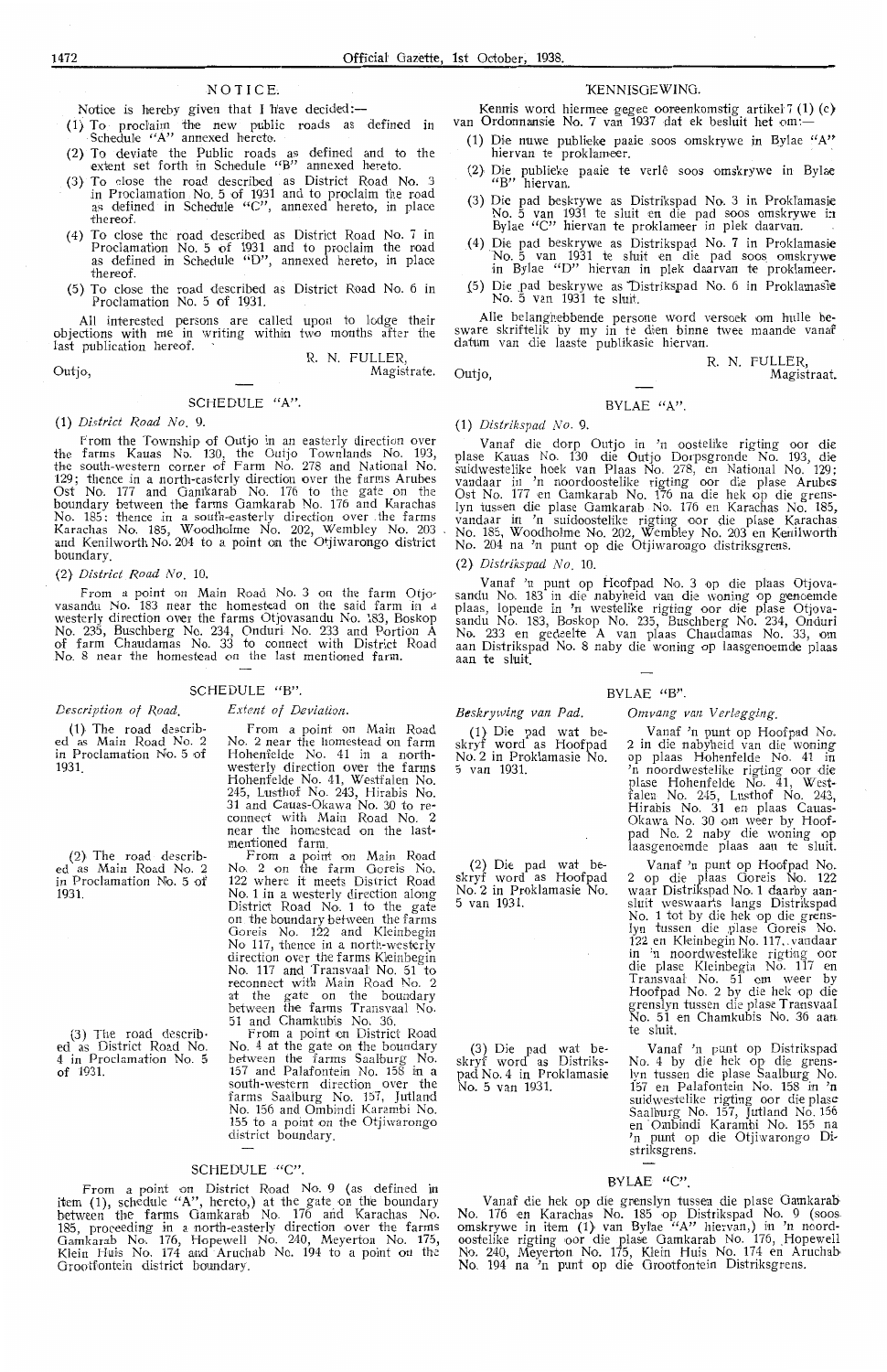# Offis<br>
SCHEDULE "D".

From a point· on Main Road No. 2 as defined in Prodamation No. 5 of 1931 and deviated as per item (1} of schedule "B", hereto, approximately three-quarters of a mile to the west of the homestead on farm Hirabis No. 31, proceeding in a south-easterly direction over the farms Hirabis No. 31, Hirabis Süd No. 28 and Khairos No. 27, passing<br>near the homesteads on the said two farms; thence eastwards<br>over the farm Otjitambi No. 25; thence southwards over<br>the farms Teschendorf No. 24, Paxton No. 44, Schwarz No. 16 and Dameron No. 62; thenoe eastwards over the farms Beaumontia No. 45 and Miltiades No. 57; thence<br>south-westwards over the farm Persephone No. 61 to a point<br>on District Road No. 1 near the homestead on the lastmentioned farm.

#### BYLAE "D".

Vanaf 'n punt op Hoofpad No. 2, soos omskrywe in Proklamasie No. 5 van 1931 en verle soos in item (1) van<br>Bylae "B" hierbo omskrywe, ongeveer drie-kwart myl wes<br>van die woning op die plaas Hirabis No. 31, lopende in 'n suidoostelike rigting oor die plase Hirabis No. 31, Hirabis Siid No. 28 en Khairos No. 27, naby ve rby die wonings op genoemde twee plase; vandaar in 'n oostelike rigting oor die plaas Otjitambi No. 25, vandaar in 'n suidelike rigting **oor**<br>die plase Teschendorf No. 24, Paxton No. 44, Schwarzenstein No. 16 en Dameron No. 62; vandaar ooswaarts oor die plase Beaumontia No. 45 en Miltiades No. 57; dan suidweswaarts<br>oor die plaas Persephone No. 61 na 'n punt op Distrikspad No. 1 in die nabyheid van die woning op laasgenoemde plaas.

#### NOTICE BY EXECUTORS CONCERNING LIQUIDATION ACCOUNTS LYING FOR INSPECTION: Section 68, Act No. 24 of 1913, as applied to South West Africa.

Notice is hereby given that copies of the Administration and Distribution Accounts in the Estates specified in the attached Schedule will be open for the inspection of all persons interested therein for a period of 21 days (or longer if specially stated) from the dates specified, or from the date of publication hereof, whichever may be later, and at the Offices of the Master and Magistrate as stated. Should no objection thereto be lodged with the Master during the period of inspection the Executors oonoerned will proceed to make payments in accordance therewith.

KENNISOEWING DEUR EKSEKUTEURS BETREFFENDE LIKWIDASIE-REKENINGS TER INSAGE. Artikel 68, Wet No. 24 van 1913, soos toegepas op Suidwes-Afrika.

Kennisgewing geskied hiermee dat duplilkate van die Administrasie- en Distribusierekenings in die boedels verrneld in die navolgende Bylae, ter insage van al die persone, wat daarin belang het, op die kantore van die Meester<br>en die Magistraat, soos vermeld, gedurende 'n tydperk van drie weke (of langer indien spesiaal vermeld) vanaf<br>me daarteen by die Meester binne die vermelde tydperk ingedien word nie, sal die betrokke eksekuteurs oorgaan tot uitbetaling ooreenkomstig vermelde rekenings.

| Estate No.<br>Boedel No. | ESTATE LATE<br>BOEDEL VAN WYLE  | Description of<br>Account<br>Beskrywing van<br>Rekening | Date<br>Period<br>Datum<br>Tydperk | Office of the<br>Master<br>Meester | Kantoor van die<br>Magistrate<br>Magistraat | Name and Address of<br>Executor or authoriz. Agent<br>Naam en adres v. eksekuteur<br>of gemagtigde Agent               |
|--------------------------|---------------------------------|---------------------------------------------------------|------------------------------------|------------------------------------|---------------------------------------------|------------------------------------------------------------------------------------------------------------------------|
| 2016                     | Pauline Auguste Schaepe         | First and Final<br>Liquidation and<br>Distrib. Account  | 21 days<br>from<br>5/10/38         | Windhoek                           |                                             | J. Priflinger, Executor<br>Testamentary, Box 7,<br>Windhoek                                                            |
| 2097                     | Hermann Heinrich Ahrens         | First and Final<br>Liquidation and<br>Distrib. Account  | 21 days                            | Windhoek                           |                                             | Auguste Johanne Marie<br>Ahrens, Executrix<br>Testamentary,<br>c/o J. Priflinger & G. Roll,<br>Windhock                |
| 2109                     | Adolph Gustav Winkler           | First and Final<br>Liquidation and<br>Distrib. Account  | 21 days<br>from<br>4/10/38         | Windhoek                           |                                             | A. Neuhaus, Agent for<br>Executors testamentary,<br>Box 156, Windhoek                                                  |
| 2179                     | Martin Walther                  | First and Final<br>Liquidation and<br>Distrib. Account  | 21 days<br>from<br>3/10/38         | Windhoek.                          | Swakop-<br>mund                             | A. Steckel, Master's<br>Representative, Box 35,<br>Swakopmund                                                          |
| 2199                     | Wilhelm Heinrich August<br>Koch | First and Final                                         | 21 days                            | Windhoek                           |                                             | Adolf Schmidt and Irmgard<br>Koch, Executors<br>Testamentary, c/o Justiz-<br>rat Dr. Albert Stark,<br>Box 37, Windhoek |

SCHEDULE - BYLAE.